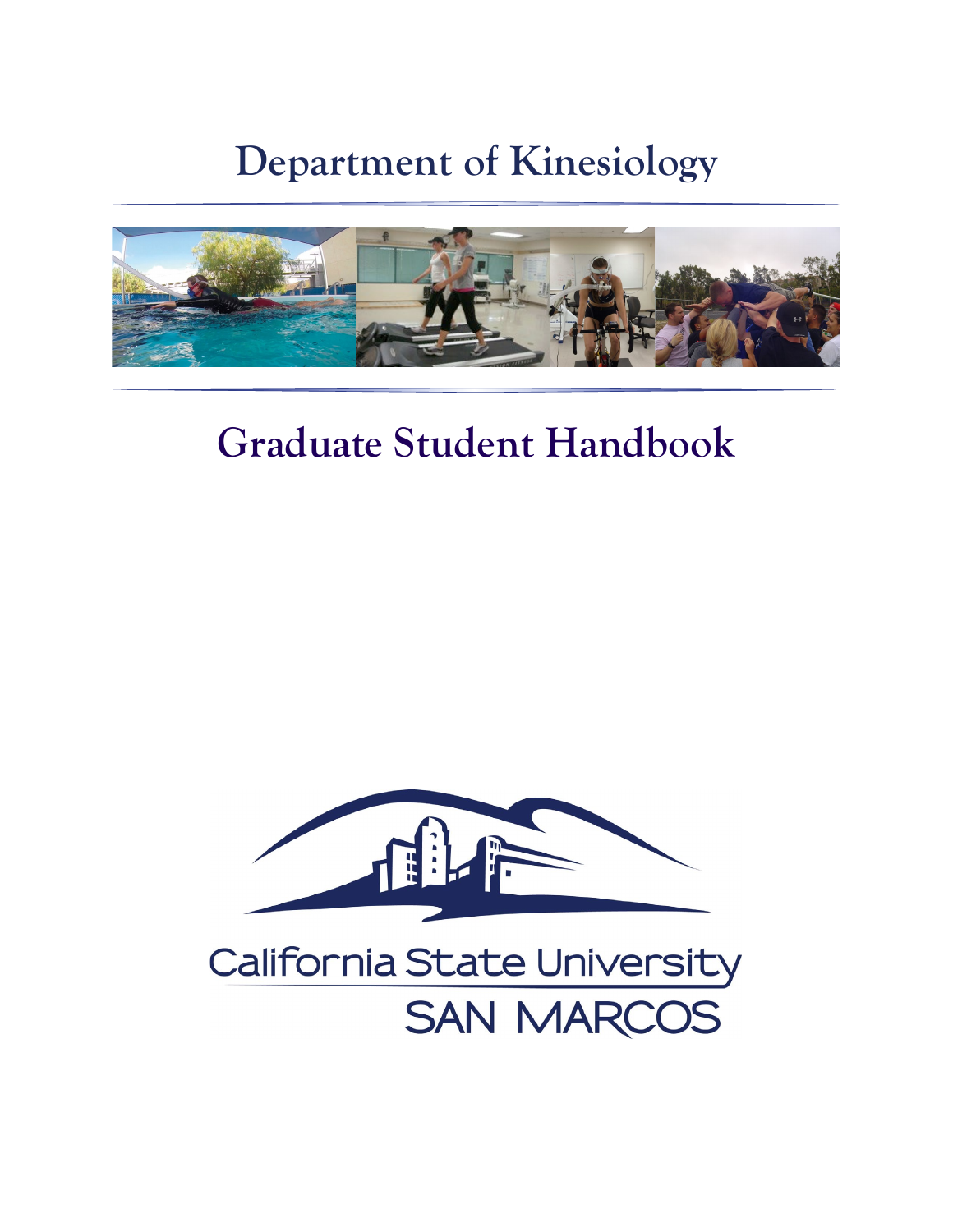| <b>INTRODUCTION</b><br><u> 1980 - John Stein, Amerikaansk politiker (</u>                                                                                                                                                   | 3  |
|-----------------------------------------------------------------------------------------------------------------------------------------------------------------------------------------------------------------------------|----|
| <b>PROGRAM PHILOSOPHY</b><br>MISSION, PROGRAM GOALS, and LEARNING OUTCOMES                                                                                                                                                  | 4  |
| <b>ADMISSION REQUIREMENTS</b><br>UNIVERSITY AND DEPARTMENT REQUIREMENTS<br><b>ACADEMIC PREPARATION</b>                                                                                                                      | 5  |
| <b>APPLICATION PROCESS</b><br>UNIVERSITY AND DEPARTMENT APPLICATIONS<br><b>FACULTY MENTOR</b>                                                                                                                               | 6  |
| <b>APPLICATION REVIEW</b><br><b>DEGREE REQUIREMENTS</b><br><b>THESIS COMMITTEE</b>                                                                                                                                          | 7  |
| <b>COURSE CURRICULUM</b><br>CHARACTERISTICS OF GRADUATE COURSES                                                                                                                                                             | 9  |
|                                                                                                                                                                                                                             | 11 |
| THESIS PROPOSAL POLICIES AND PROCEDURES                                                                                                                                                                                     | 13 |
| THE THESIS<br>THESIS POLICIES and PROCEDURES                                                                                                                                                                                | 15 |
| THESIS ORGANIZATION AND FORMAT<br><b>GRADUATE WRITING ASSESSMENT REQUIREMENT</b>                                                                                                                                            | 17 |
| <b>DEADLINES AND RECOMMENDED SCHEDULE</b>                                                                                                                                                                                   | 18 |
| <b>UNIVERSITY RESOURCES</b>                                                                                                                                                                                                 | 20 |
| GUIDELINES FOR STUDENT-ADVISOR RELATIONSHIPS                                                                                                                                                                                | 23 |
| <b>APPENDICES</b><br>CLASSIFIED STATUS and ACADEMIC STANDING<br>DEGREE PROGRESS CHECKLIST<br><b>FORMS</b><br>THESIS FORMATTING GUIDELINES<br><b>GRADUATE COMMITTEE AND COORDINATOR</b><br>STUDENT ADVISOR EXPECTATION SCALE | 28 |

# **TABLE OF CONTENTS**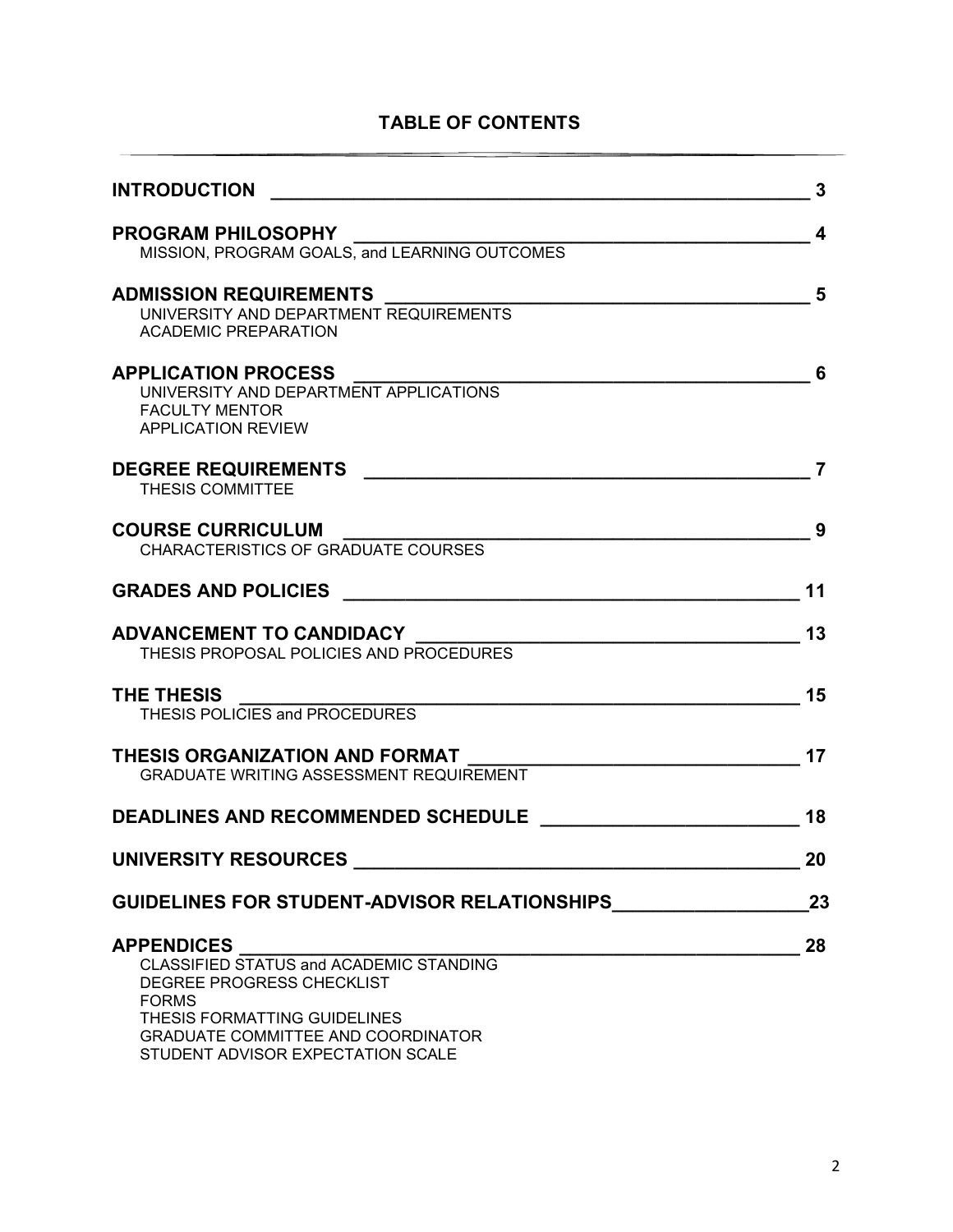The Master of Science in Kinesiology is a 36-unit program designed to provide students with an advanced, comprehensive study of human movement. Characterized by innovative pedagogy and hands-on laboratory experiences that build upon undergraduate concepts, the program requires that all students complete an original research project culminating in successful defense of a thesis.

The Program will prepare graduates to: 1) enter careers requiring a Master's Degree including worksite health promotion, clinical exercise physiology, cardiac rehabilitation, commercial fitness, public/private or non-profit health agencies, chronic disease prevention in community settings, teaching/coaching at the community college level, or 2) initiate doctoral study in Allied Health (e.g. Physical Therapy), Exercise Physiology, Motor Control, Biomechanics, or other health related fields.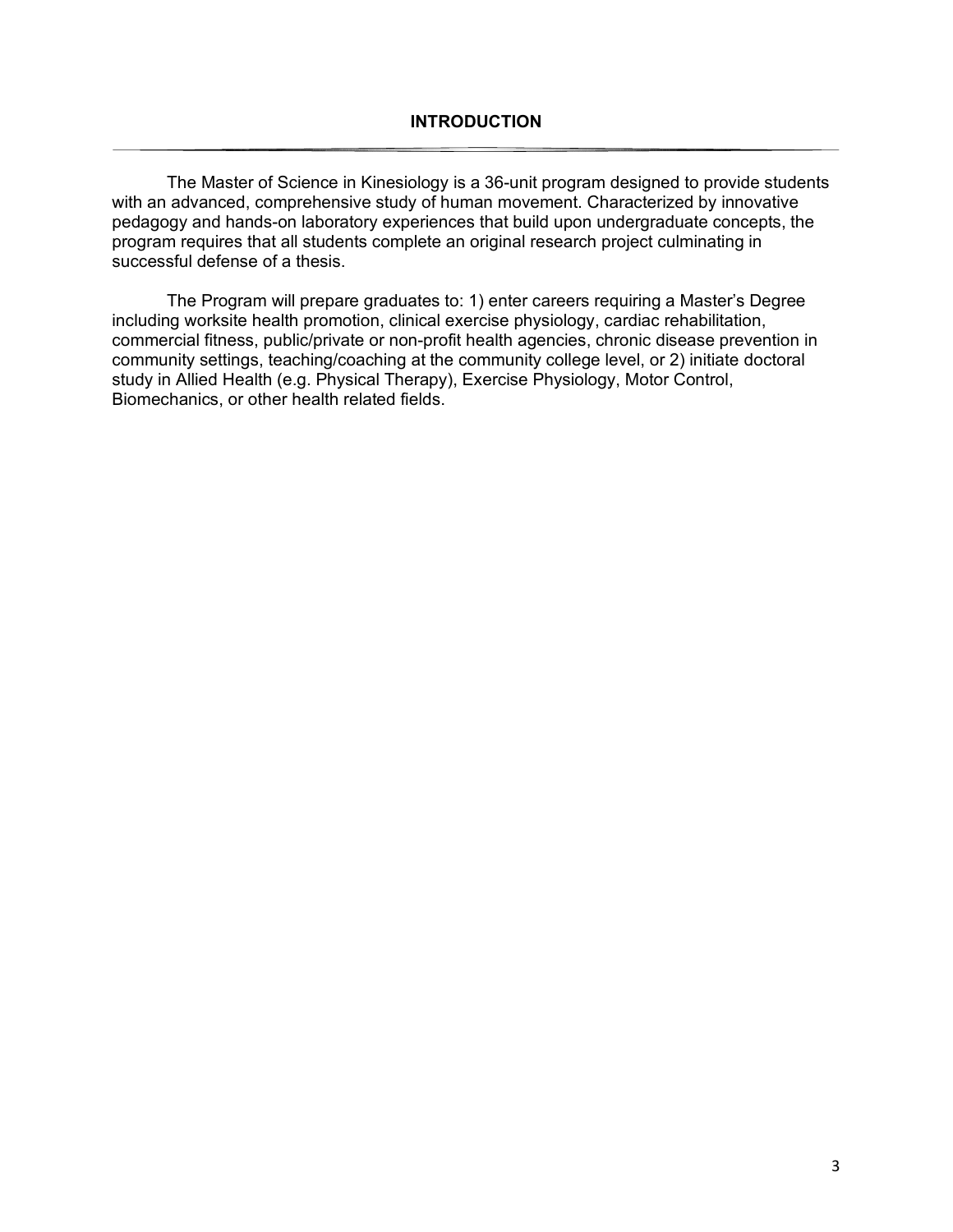## **Mission**

The mission of the Graduate Program in the Department of Kinesiology is:

- 1. To prepare students for leadership positions in fields related to human movement.
- 2. To provide an environment where, working with faculty, students can demonstrate mastery by performing research and scholarly activity of sufficient quality for archival publication.

**Program Goals**: Graduates of this program will:

- 1. Become independent scholars and professionals in Kinesiology.
- 2. Apply sound logic and reasoning to critical analysis and problem solving.
- 3. Become resources for promoting movement and the role of physical activity in public health and wellness.
- 4. Leverage their expertise and skills to benefit their community.

**Learning Outcomes**: Upon completion of this program, students will be able to:

- 1. Use evidence-based content to articulate the role of physical activity in managing the onset and severity of chronic disease and promoting wellness.
- 2. Master use of analytical and measurement skills commonly used in Kinesiology.
- 3. Demonstrate effective public speaking and scientific writing skills.
- 4. Demonstrate a practical and theoretical understanding of the physiological processes that underlie human movement.
- 5. Demonstrate the ability to think critically and synthesize new information through successful completion of a thesis.

The Department grants the degree of M.S. in Kinesiology. The M.S. Program in Kinesiology at CSUSM does not offer specializations in subdisciplines of Kinesiology such as physical education, biomechanics, exercise physiology, motor control, etc. The applicant is recommended to consult the list of Kinesiology faculty on the Program website to identify the area of expertise of each faculty member. Through work with specific faculty, students will gain experience in a specific subdiscipline, although the specialization pursued will not be identified on the student's transcript or on the degree.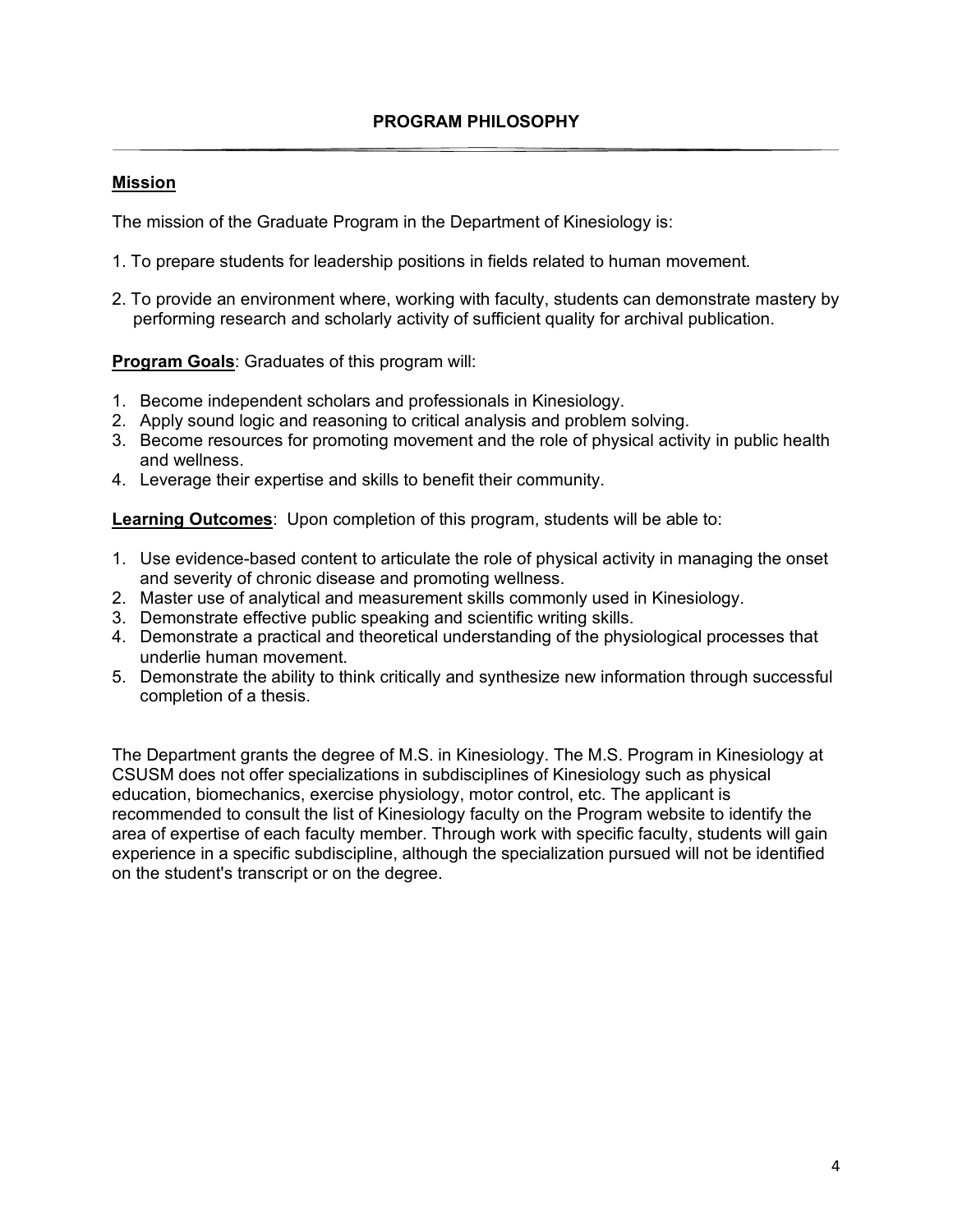## **University Requirements**

1. The university requires that students have an acceptable baccalaureate degree from an institution accredited by regional accrediting association, be in good standing with that institution, and have earned at least a 2.5 GPA on the last degree completed or a GPA of 2.5 in the last 60 semester units attempted. Additional university requirements can be found on the Graduate Studies web page: [http://www.csusm.edu/gsr/graduatestudies/.](http://www.csusm.edu/gsr/graduatestudies/)

### **Department Requirements**

The Department's primary criterion for admission is the potential for student success. Elements of success include clearly-defined short- and long-term objectives that match the capabilities of the Kinesiology program and faculty, intellectual curiosity, practical experience, and academic preparation. Therefore, we require submission of:

- 1. Letter of intent explaining
	- a) career goals and rationale for applying to the graduate program,
	- b) preparation and background, and
	- c) research interests, including at least two suggested faculty members that align with the career goals and interests.
- 2. TOEFL/TWE scores if applicable.
- 3. Two letters of recommendation

#### **Academic Preparation**

We expect that for students to be successful in the MS program, they will have

- 1. A GPA of 3.0 or higher.
- 2. An undergraduate degree in Kinesiology/Exercise Science or related field, including prior coursework in Chemistry, Physics, Biology, Anatomy and Physiology, Exercise Physiology, Motor Control, Biomechanics, Public Health, Physical Education and Statistics.
- 3. Students must identify at least two potential Faculty Mentors when they apply to the program. To enter the program, a tenure-track Kinesiology faculty member must also agree to serve as the student's Faculty Advisor, who will oversee their graduate work and serve as Chair of the student's Thesis Committee. Typically the Faculty Advisor is one of the Faculty Mentors identified by the students in their application. Switching Faculty Advisors will require a formal change with the Graduate Coordinator and both faculty members involved. If a situation arises that requires a student to switch advisors the student should contact the graduate coordinator as soon as possible.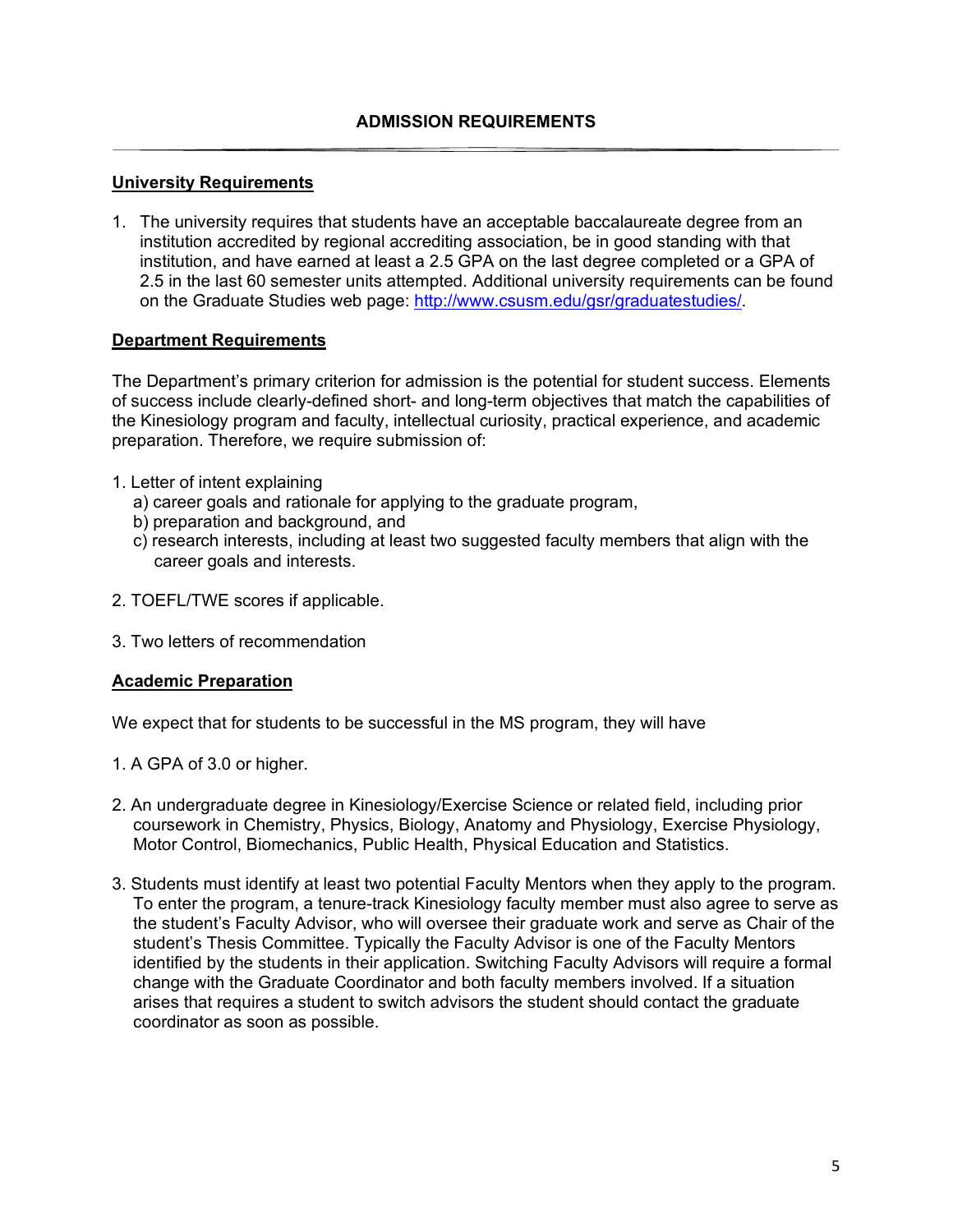We will begin to review applications for admission on February 1, and continue until openings have been filled or March 1, whichever comes sooner. There are no spring admissions. Applicants are responsible for ensuring that all materials have been received by CSU San Marcos and the Kinesiology Department. A complete application includes application to the university and supplemental materials submitted to the Department. Notification of acceptance will be made on or before April 1, 2016.

### **University Requirements**

Applicants must apply to the University through CSUMentor [\(http://www.csumentor.edu/admissionapp/grad\\_apply.asp\)](http://www.csumentor.edu/admissionapp/grad_apply.asp). Refer to the current CSUSM catalog for procedures.

#### **Department Requirements**

Applicants must also submit a supplemental application consisting of a letter of intent, three letters of recommendation, and unofficial transcripts.

#### **Faculty Mentors**

Graduate students work closely with one faculty mentor, who is primarily responsible both for advising and evaluating the student. Typically the mentor is also the student's Faculty Advisor. Therefore, selection of a faculty mentor is critical to the admissions process. We expect that students admitted to the program will have identified at least one potential faculty mentor and communicated with them to determine common interests and objectives. Students are also asked to identify a second potential mentor in their Letter of Intent. Support of prospective faculty mentors is likely necessary for admission to the program.

#### **Application Review**

Faculty in the Department of Kinesiology will review application materials and then forward them to the department Graduate Coordinator. Based on these recommendations, the Graduate Coordinator will review each application and recommend either accepted status or denial of admission to the university's Office of Admissions and Recruitment. The Department will then send a letter notifying the applicant as to their admission status. A copy of this letter will be sent to the Faculty Mentor.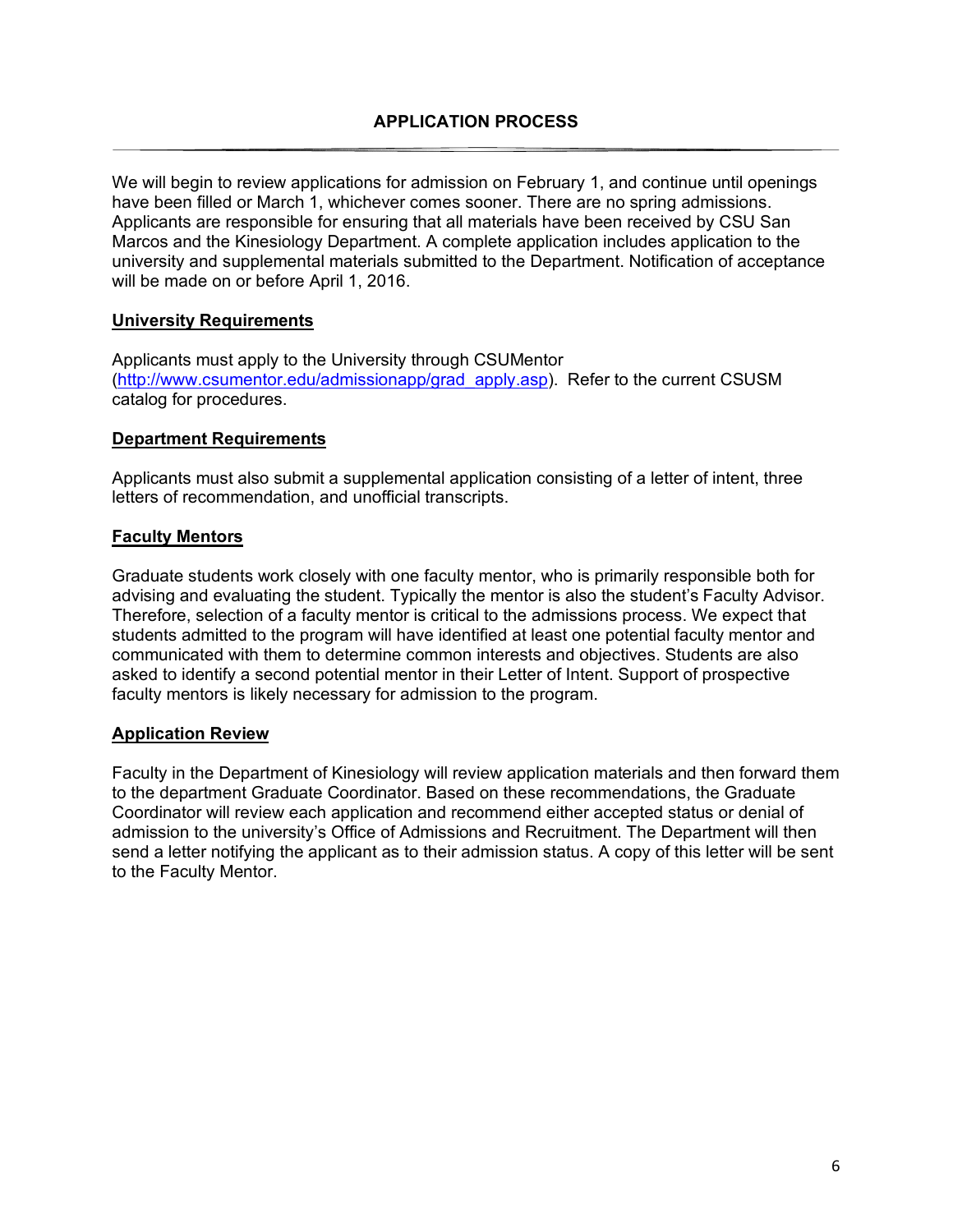#### **The Masters Degree in Kinesiology involves three elements:**

- **I**. **Coursework**. 36 units of coursework, of which at least 30 must be from the Department of Kinesiology. Courses must be at the graduate level (500 or 600-level designation). Refer to **Course Curriculum** below for details on coursework.
- **II**. **Research Design and Thesis Proposal**. Students must develop and successfully defend a thesis proposal to advance to candidacy for the Master's degree. Refer to **Thesis Proposal** section below for details.
- **III**. **Completion and defense of a Master's thesis**. Please refer to sections below for detailed guidelines on thesis completion. Refer to **Thesis** section below for details.

#### **Continuous Enrollment**

The MS program is designed for continuous, full-time enrollment during the academic years of the program. Under valid medical, planned educational or professional reasons, students may apply for a leave of absence. However, no more than two (2) semesters can be excused through authorized leaves of absence. Leaves of absence can be authorized for conditionally classified or classified graduate students providing the student is: (1) in good academic standing (as defined by the program's requirements), (2) has completed at least six credit hours of CSUSM coursework toward the graduate degree in the program, and (3) has filed a completed Request for Graduate Student Leave of Absence form. University policies for leaves of absence can be found at

[http://www.csusm.edu/policies/active/documents/graduate\\_studies\\_policies.html.](http://www.csusm.edu/policies/active/documents/graduate_studies_policies.html)

### **Transfer Credit**

Up to 9 units of graduate-level coursework may be transferred from an accredited institution, **subject to the approval of the department Graduate Coordinator and the student's Faculty Advisor**.

### **Time Limit for Completion**

The time limit for completion of the degree is *5 years* following admission as a Conditionally Classified or Classified graduate student at CSUSM. Authorized leaves of absence do not extend the time limit for completion of the master's degree.

Applications for graduation must be filed with the Office of Admissions and Records before the University deadlines [\(http://www.csusm.edu/enroll/graduation/index.html\)](http://www.csusm.edu/enroll/graduation/index.html). Students should apply for graduation during the semester that they expect to complete both their coursework and thesis requirements for the degree. A student cannot apply for graduation until s/he: 1) has her/his completed thesis proposal approved by the thesis committee; 2) has advanced to candidacy. It is the responsibility of the student to initiate and complete all necessary steps when s/he is preparing to graduate. If a student applies for graduation but then does not finish that term, they will need to (1) a Cancel their graduation, and (2) submit a new graduation application a subsequent semester.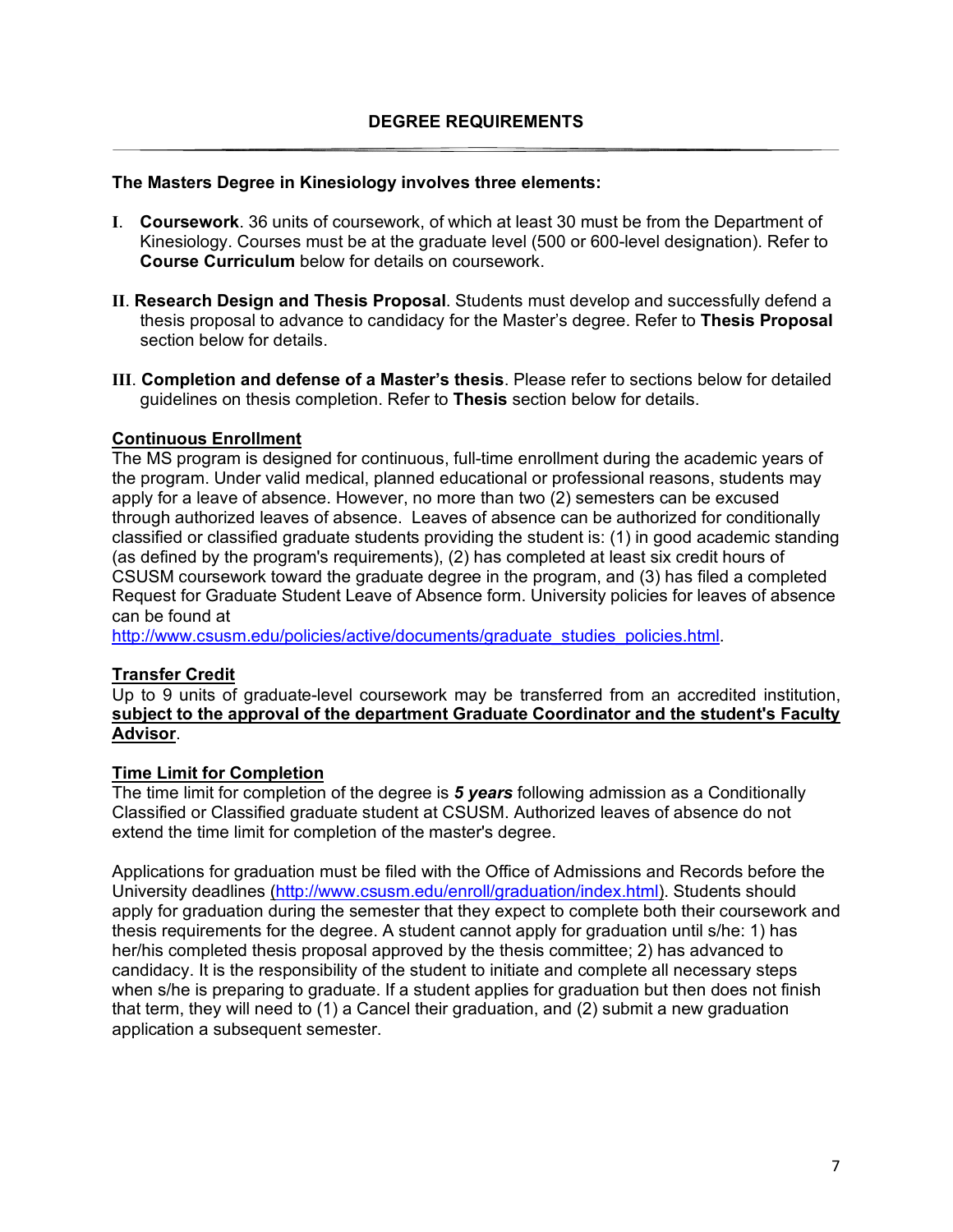#### **THESIS COMMITTEE**

Each student must obtain the permission of a tenure-track Kinesiology faculty member to serve as their thesis advisor (typically the student's faculty mentor when admitted to the program). Together the thesis advisor and student will select additional thesis committee members so that the thesis committee has at least 3 members. In addition to the thesis advisor, the thesis committee must consist of a second tenure-track CSUSM faculty member, and the third member can be any person (CSUSM or outside of campus) who has a terminal degree (doctorate) and has expertise relevant to the research. Additional members can be included as desired by the student if they are approved by the Faculty Advisor, have an advanced degree (Masters Degree or higher) and have experience pertinent to the research topic.

A student must obtain the written consent of each member who will serve on the thesis committee (see Thesis Committee Form, Appendix). In some cases, a student will rely primarily on the thesis advisor for thesis development; in other cases the committee members (e.g., a research supervisor) will be consulted more substantively. It is the student's responsibility to keep all committee members informed of her/his progress and to ask the thesis advisor for guidance on the appropriate level of involvement for their thesis committee.

**Removal of a committee member**. Thesis committee members may remove themselves from a committee if they are unable to perform the required responsibilities. The committee member must inform the student and the graduate coordinator that they cannot serve on the thesis committee. The committee member or graduate coordinator will work with the thesis advisor to suggest a replacement.

A student may also petition to have a committee member removed from their thesis committee. Removing a committee member requires approval of (1) The graduate coordinator; and (2) the other members of the thesis committee. The graduate coordinator will suggest a replacement committee member.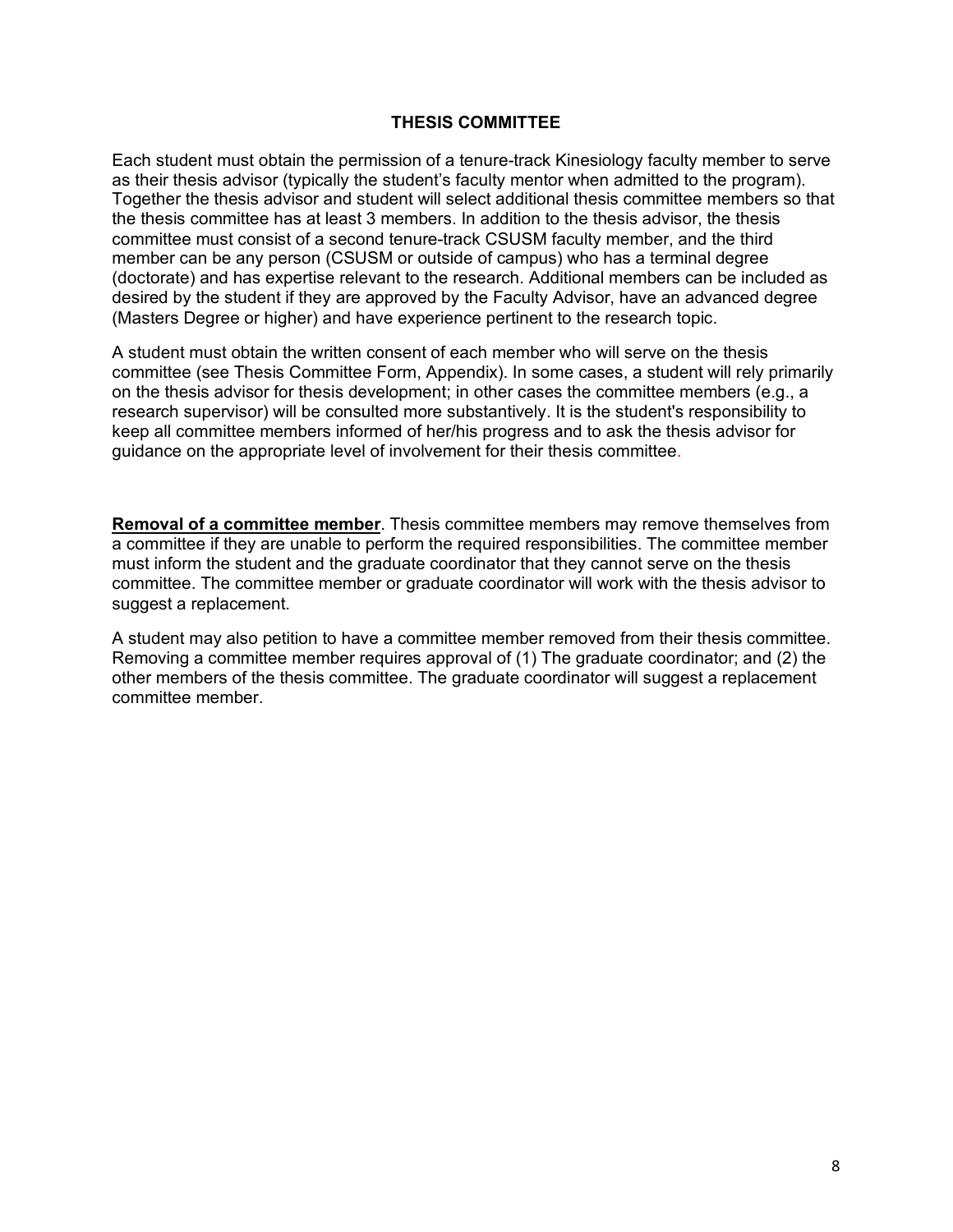| Course number     | <b>Course title</b>                                                  |
|-------------------|----------------------------------------------------------------------|
| <b>KINE 500</b>   | Advanced Biomechanics (4)                                            |
| <b>KINE 501</b>   | Advanced Motor Control (4)                                           |
| <b>KINE 502</b>   | Research Methods (3)                                                 |
| <b>KINE 503</b>   | Advanced Statistical Analysis (3); prerequisite = KINE 502           |
| KINE 506,507, 508 | Seminar in Kinesiology I–III (2), taken 3 times for total of 6 units |
| <b>KINE 510</b>   | Physical Education Methods (3)                                       |
| <b>KINE 524</b>   | Public Health (3)                                                    |
| <b>KINE 526</b>   | Advanced Exercise Physiology (4)                                     |
| <b>KINE 595</b>   | Practicum (3)                                                        |
| <b>KINE 698</b>   | Thesis $(3)$                                                         |
|                   |                                                                      |

Coursework may include no more than 6 units of thesis/practicum, no more than 6 units from another CSUSM department, and no more than 9 units transferred from another institution.

#### **Electives**

3 units of related graduate-level coursework from another CSUSM department may be counted toward the degree in lieu of KINE 595 Practicum. **Course substitutions are subject to the approval of the department Graduate Coordinator and the student's Faculty Mentor.** 

#### **Characteristics of Graduate Courses**

Graduate courses in the Department of Kinesiology typically involve more in-depth investigation of topics and require greater use of critical thinking and analytical skills than is normally expected at the undergraduate level. Graduate courses typically:

- 1. Involve understanding concepts, issues, problems, and/or techniques that are current topics of scholarly investigation.
- 2. Require understanding of both theoretical principles and applied content.
- 3. Require analysis of primary research and/or professional literature.
- 4. Require students to identify sources of uncertainty in measurement and interpretation.
- 5. Require students to consider alternative hypotheses and complex, multi-factorial systems.
- 6. Provide opportunities to apply research findings to solving relevant problems.
- 7. Encourage independent and creative thinking and problem-solving.
- 8. Require students to weigh uncertainty, evaluate competing hypotheses, and make determinations of the most likely/reasonable explanations, predictions or strategies for action.
- 9. Require written and oral communication at a professional level.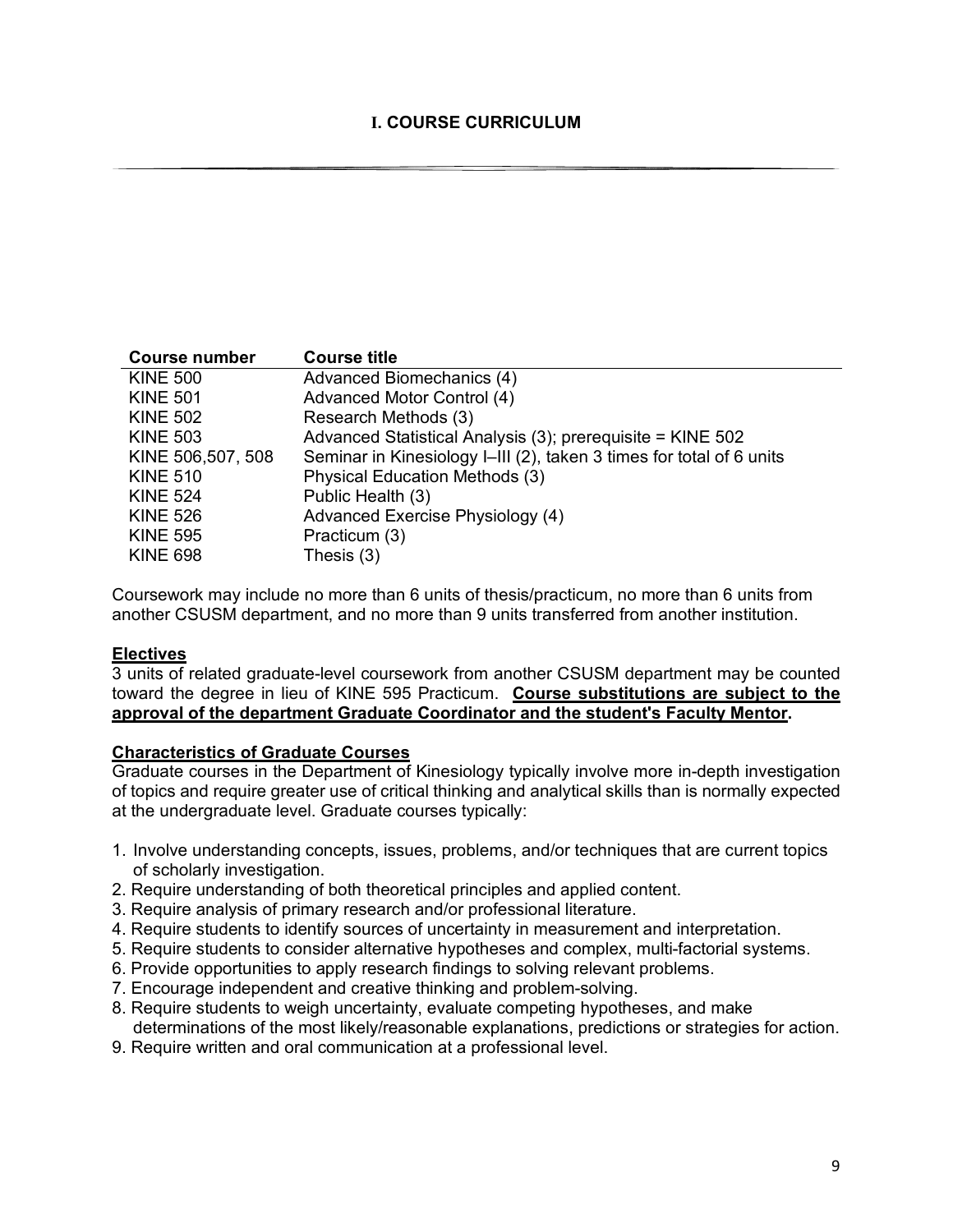## **Open Unit Enrollments**

Enrollment in KINE 595 and KINE 698 is normally permitted only in three unit blocks. The expected minimum commitment of time by the student enrolled in three units of any of these experiences is approximately 90 hours per semester or 6 hours per week.

A student must have advanced to candidacy to enroll in Thesis courses.

#### **Thesis Courses**

#### **KINE 595: Practicum**

This course is designed to enable a student to develop procedures in preparation of their Master's thesis.

#### **KINE 698: Thesis**

This course is available for work on a student's Master's thesis (data collection, analysis, presentation).

#### **Human or Animal Subjects Training and Certification**

Students performing research with human or vertebrate animal subjects are required to obtain appropriate training and certification (e.g. IRB training, CITI training, etc.) before any interaction with research subjects, subject information, or data.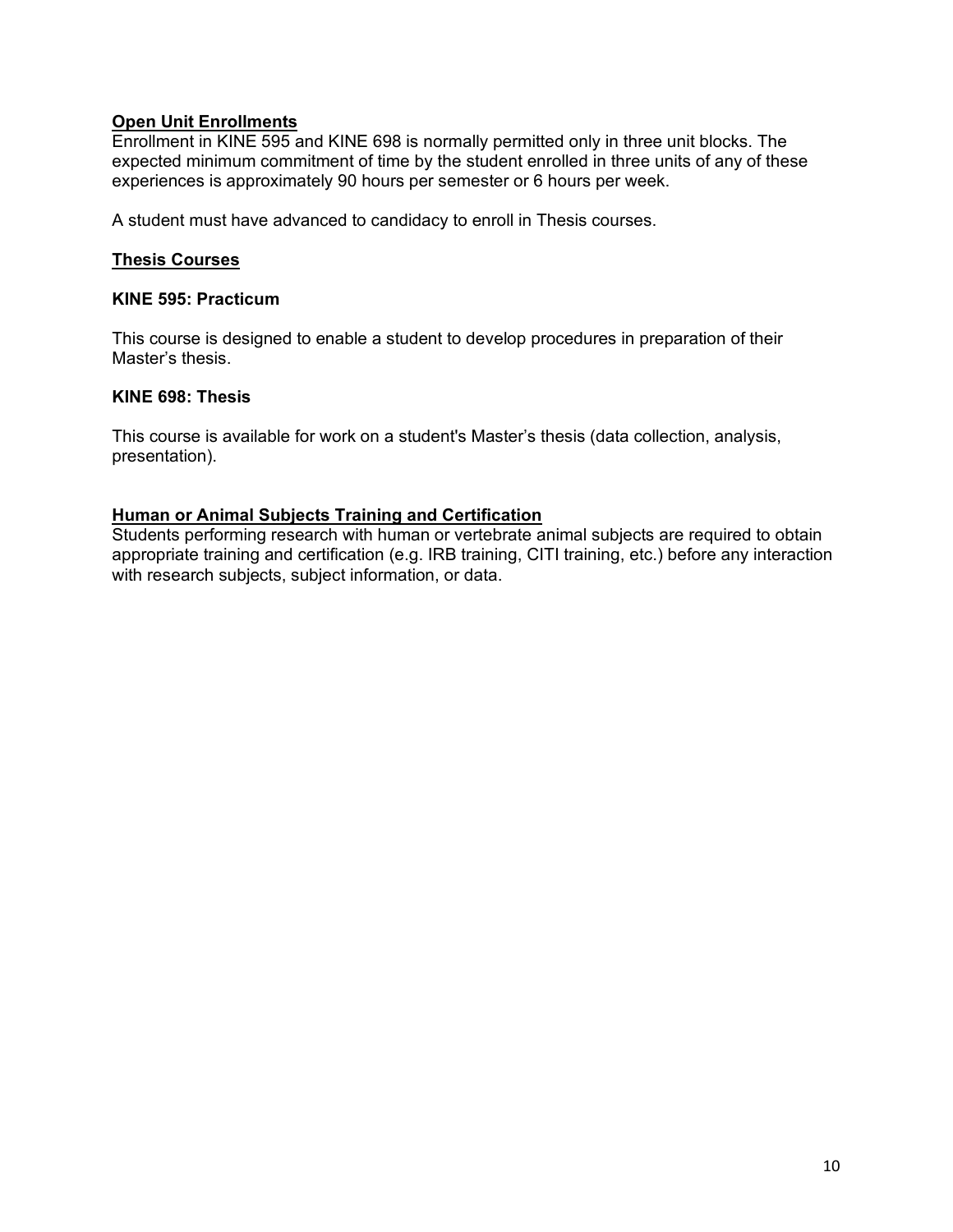## **Course Scheduling and Registration**

Courses in the graduate program will be held in the afternoons/evenings, typically after 4:00 PM. Graduate students must register for and enroll in courses through the Registrar during a registration period [\(http://www.csusm.edu/students/\)](http://www.csusm.edu/students/). Because the Master's program is based on a cohort model, MS students will be required to enroll in all courses taken by their cohort each semester. Dropping or withdrawing from a course may require taking a Leave of Absence from the program.

## **Academic Continuation**

Graduate students must maintain an overall GPA of 3.0 and earn at least a C (2.0) in all courses. Any student whose overall GPA falls below 3.0 for two semesters, or who receives more than three grades of C (2.0) or lower, cannot continue in the program. University policies relating to academic probation, disqualification, and reinstatement appear on the University web page at: [http://www.csusm.edu/gsr/graduatestudies/policies.html.](http://www.csusm.edu/gsr/graduatestudies/policies.html)

### **Incomplete Grades**

It is incumbent upon the student to initiate the request for an incomplete grade and to reach an agreement with the instructor regarding completion of the coursework. A request for a grade of incomplete will be denied if the instructor believes it is inappropriate (see University Catalog). All incomplete grades must be completed within one year in accordance with CSUSM policy.

### **Repeating a Course**

With prior permission of the Graduate Coordinator and/or Department Chair and Dean of Graduate Studies and Research, a graduate student may repeat, for the purpose of improving the grade, up to 6 units of credit in which a grade below a "B-" was achieved. Repeating a course does not remove the earlier attempt from the student's record, but it may improve the student's grade point average (GPA). Only two non-thesis courses taken at CSU San Marcos may be repeated. Students must submit a Course Repeat Form for approval by the *third week* of the semester in which the course is being repeated and be enrolled at that time. Once the student has completed the course, the Course Repeat Form can be filed. Policies for repeating a course can be found at

[https://www.csusm.edu/policies/active/documents/graduate\\_and\\_postbaccalaureate\\_student\\_c](https://www.csusm.edu/policies/active/documents/graduate_and_postbaccalaureate_student_course_repeat.html) [ourse\\_repeat.html.](https://www.csusm.edu/policies/active/documents/graduate_and_postbaccalaureate_student_course_repeat.html)

## **Appeals**

A graduate student who is concerned about a grade, course evaluation, candidacy decision, or degree requirement should first discuss the matter with the relevant faculty member, then the thesis advisor, then the graduate coordinator, and then the department chair. If the matter cannot be informally resolved, then the student may file a formal grievance in accordance with CSUSM policy

[\(https://www.csusm.edu/policies/active/documents/student\\_grievance\\_policy.html\)](https://www.csusm.edu/policies/active/documents/student_grievance_policy.html).

## **Ethics**

Students are expected to understand and comply with CSUSM standards for student conduct <http://www.csusm.edu/sll/resources/hazing/studconduct.html>

Violations of ethical standards will be dealt with seriously and in accordance with CSUSM policy. The Kinesiology Department does not tolerate plagiarism or cheating in any form, and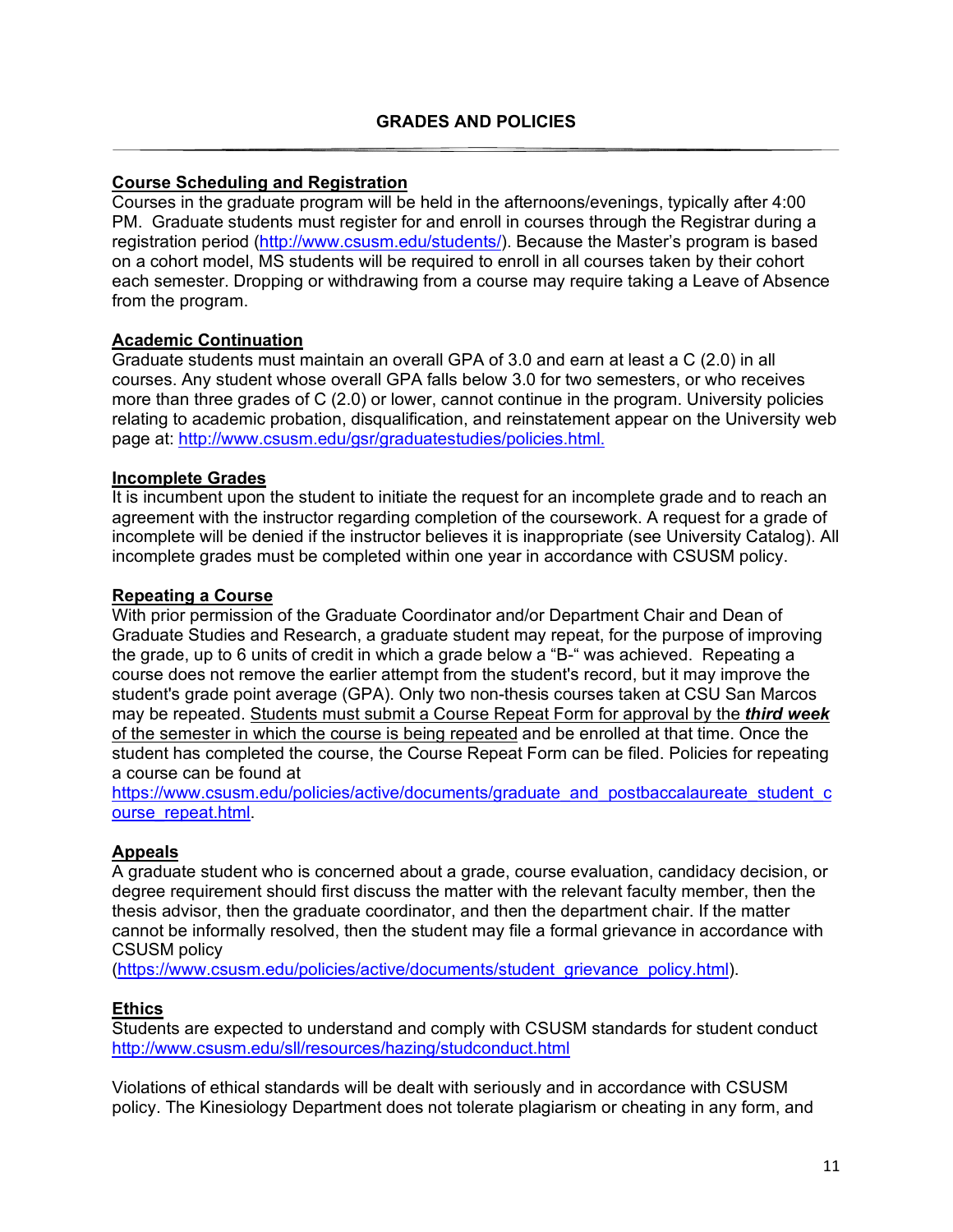violations of our academic honesty policies may result in being dismissed from the program.

## **Statements of Concern**

A Statement of Concern (SoC) is a formal procedure to document issues that arise in a student's ability to demonstrate competency in knowledge, skills and/or professional attitudes, dispositions and expectations, along with a course of action to support the student in successful completion of the program standards. Issues may be documented in any setting, including but not limited to the classroom, clinic, academic/professional events, through interactions with a variety of professionals, including but not limited to faculty, instructors, supervisors, peers, clients, staff and community members.

If issues arise that warrant a SoC, the Graduate Coordinator, in consultation with the concerned party/parties (e.g. instructor and/or supervisor), will write the SoC along with the Performance Improvement Contract (PIC). The Graduate Coordinator along with at least one member of the concerned party/parties will meet with the student within one week of documentation in order to issue the SoC and discuss the PIC.

A graduate student who meets the stipulations outlined in the PIC within the timeframe specified is considered to have met the SoC. A graduate student who does not meet the stipulations outlined in the PIC within the timeframe specified, or for whom subsequent concerns arise within the timeframe may be either issued a second SoC or discontinued from the program. No more than two SoC and PICs will be issued to any single graduate student under any circumstance.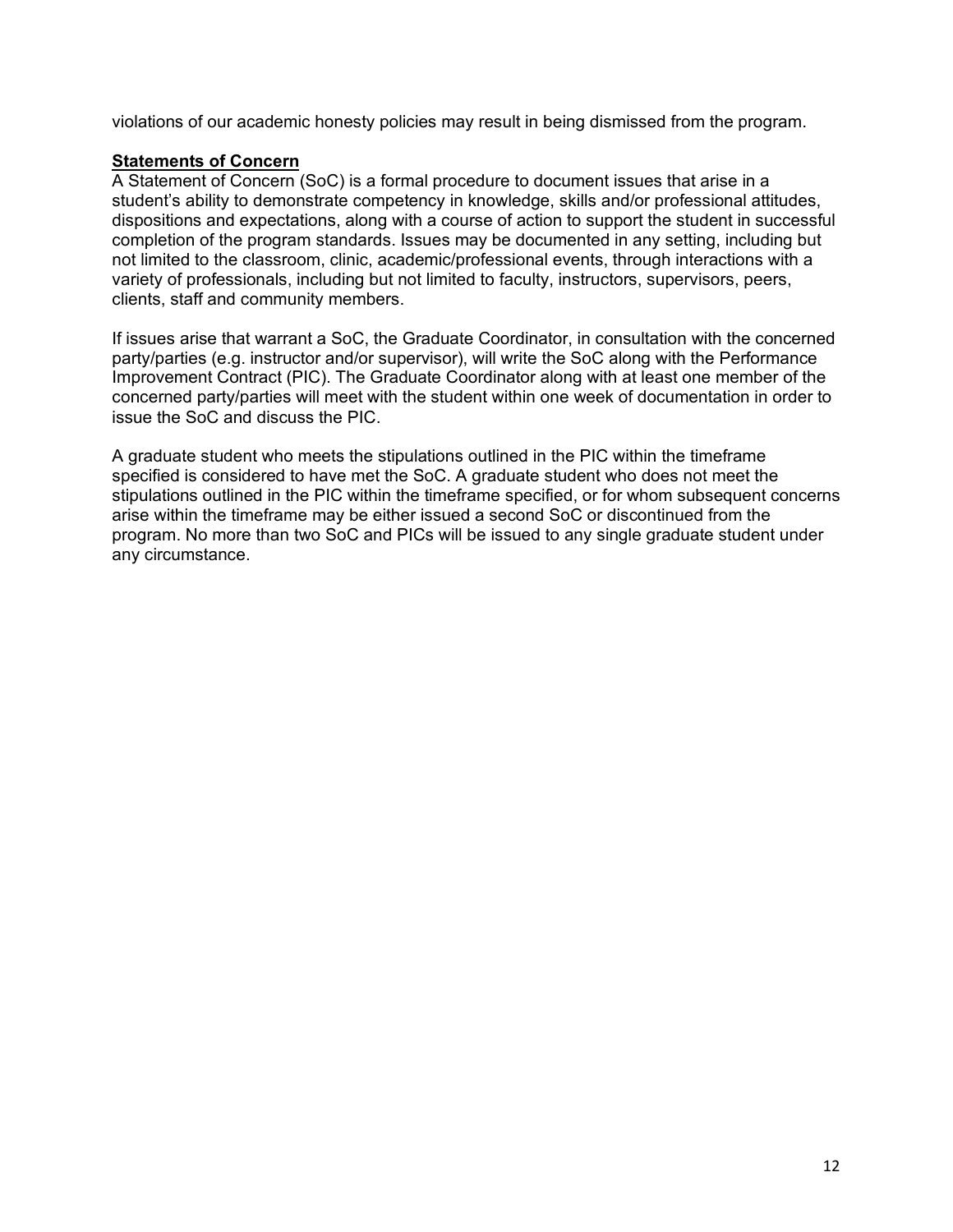Advancement to candidacy is the process by which students become approved to carry out their research project with a successful thesis proposal defense. To be eligible for advancement, a graduate student must have attained classified status (i.e. completed any deficiencies noted in their letter of acceptance to the program; see Appendix 1) and have constituted a thesis committee.

## **The Advancement Process**

A student advances to candidacy after (1) they have completed all deficiencies identified upon admission to the program, (2) they have passed the graduate writing assessment requirement (GWAR) and (3) they have successfully defended a research proposal orally before their thesis committee. The proposal defense is not open to the public. A student must have successfully advanced to candidacy before enrolling in KINE 698 and completing a thesis.

### **THESIS PROPOSAL**

The research proposal is a document which outlines the research ideas and plans of the graduate student. While the format may vary depending on the thesis advisor's preferences, all proposals should include background information, the research questions/hypotheses, a detailed research plan, expected outcomes and alternatives, potential difficulties and their solutions, and a specific timeline for project completion. The proposal and defense should be completed by the end of the student's second semester in the program. If the students proposal is not completed and approved by the end of the second semester they must notify the graduate coordinator and come up with a timeline of when their proposal will be completed. The student should work closely with their advisor to ensure their proposal is completed in a timely manner to allow them to graduate in 2 years.

### **POLICIES**

1. The thesis proposal should be defended no later than the end of the second semester.

2. Thesis data collection should commence only after the proposal has been finalized and approved by the thesis committee. Methods described in the proposal must also be approved by the University Institutional Review Board Committee or the Institutional Animal Care and Use Committee. The IRB may be completed by the student or the advisor depending on the project and expectations discussed by the student with their advisor.

### **PROCEDURES**

- 1. The student should form their thesis committee before beginning the proposal. It is the student's responsibility to contact faculty and invite them onto the thesis committee.
- 2. After forming a thesis committee, the student should draft an outline of their thesis proposal. The outline should contain hypotheses, proposed experiments, data collection and analysis. The outline should explicitly present the logic (e.g. a decision tree or equivalent format) underlying the proposed research.
- 3. The student should meet with members of the thesis committee for ideas and feedback on the outline. Based on feedback from their committee and thesis advisor, the student should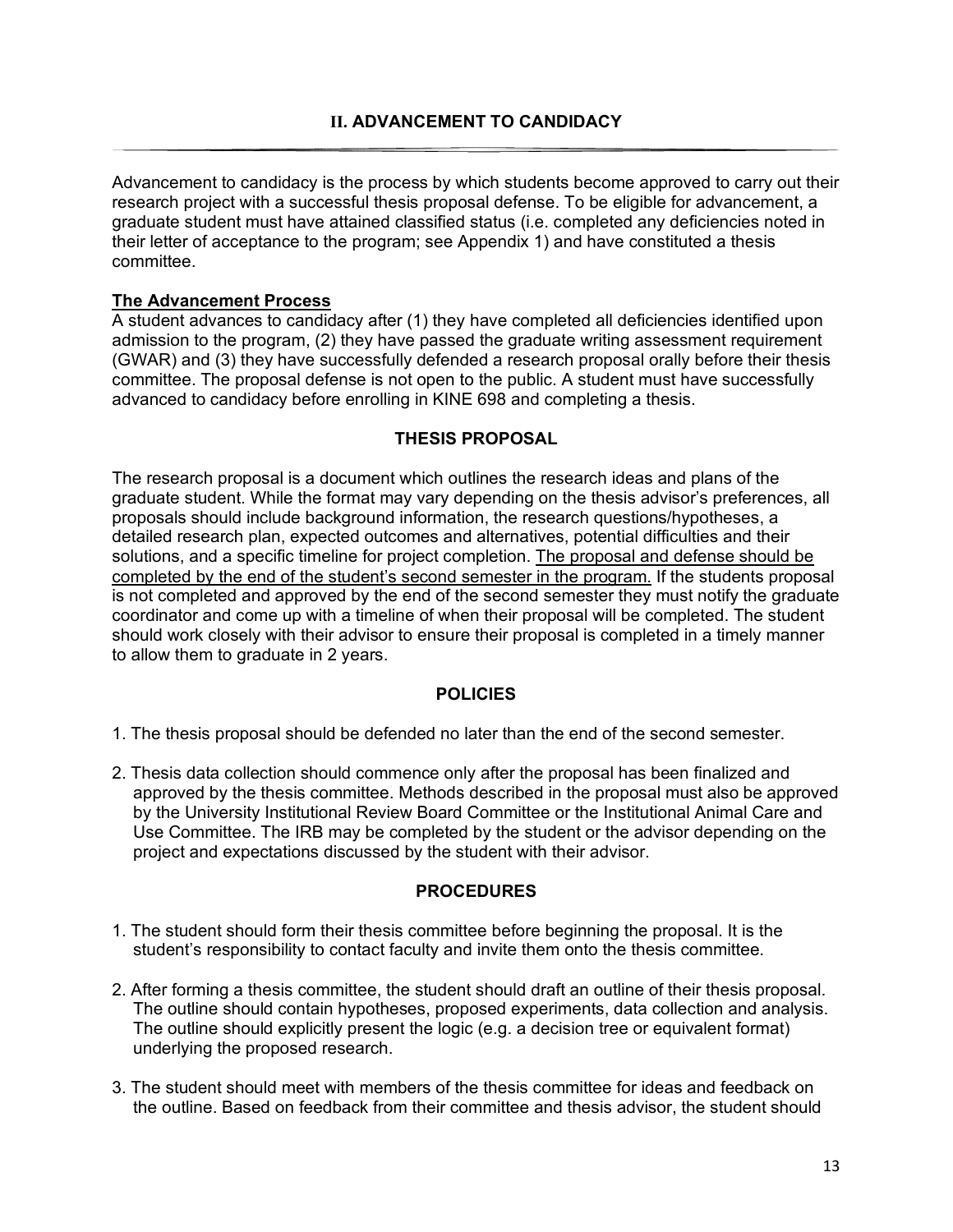submit a final outline to their thesis advisor.

- 4. The student is responsible for scheduling a date and time for a proposal defense. The proposal defense must be attended by all faculty members who have agreed to serve on the thesis committee, and the student is responsible for finding a time when all committee members can participate. The Graduate Coordinator must also be informed of the time and place. The student should allow sufficient time to make all the required arrangements.
- 5. When the thesis advisor has approved the outline, the student should work with the advisor to draft a narrative proposal based on the outline. The narrative proposal will likely require several drafts, reviewed by the thesis advisor. Once a final draft is approved by the advisor, the finished proposal can be reviewed by the thesis committee.
- 6. The finished proposal should be sent to the entire committee at least two weeks prior to the date for the proposal defense.
- 7. The proposal defense is intended to serve as opportunity for the student to solicit feedback on the ideas and procedures outlined by the candidate in the initial thesis proposal. Questions and suggestions will be posed by those in attendance, and the candidate should understand that the proposal may be modified as a result of any issues or concerns raised.
- 8. The thesis advisor shall conduct the defense and assure that all agreed upon recommendations from the committee are incorporated into the final proposal. A preferred structure for the defense is:
	- a) The thesis advisor introduces the candidate to all attendees.
	- b) The candidate makes a 15-20 minute presentation of the thesis proposal.
	- c) The thesis advisor determines the format of the question/answer session. All committee members shall be given the opportunity to ask questions and/or to raise relevant issues or problems.
	- d) Following the question/answer session, the student is dismissed and the committee convened to discuss any appropriate changes in the proposed thesis procedures.
	- e) The maximum duration of the proposal defense is 2 hours.
	- f) The student will be directed to incorporate any agreed-upon changes into the thesis proposal and the committee will sign the thesis/project planning form.
- 9. Committee members need not be physically present for the proposal defense, but may participate remotely (e.g. conference call, Skype, etc.). The committee chair and at least one other member should be physically present. Where appropriate, a committee member may submit questions ahead of time if they plan to participate remotely.
- 10. A repeated defense may be necessary if the committee decides that the student is not ready to proceed.
- 11. Upon approval of the proposal, the committee and thesis advisor will sign the advancement to candidacy form. The original of the advancement to candidacy form must be given to the Graduate Coordinator
- 12. Deliver one copy of the advancement to candidacy form to the College of Education, Health and Human Services in University Hall 221 no later than the beginning of the final semester.
- 13. It is the student's responsibility to obtain approval for their work from the Institutional Review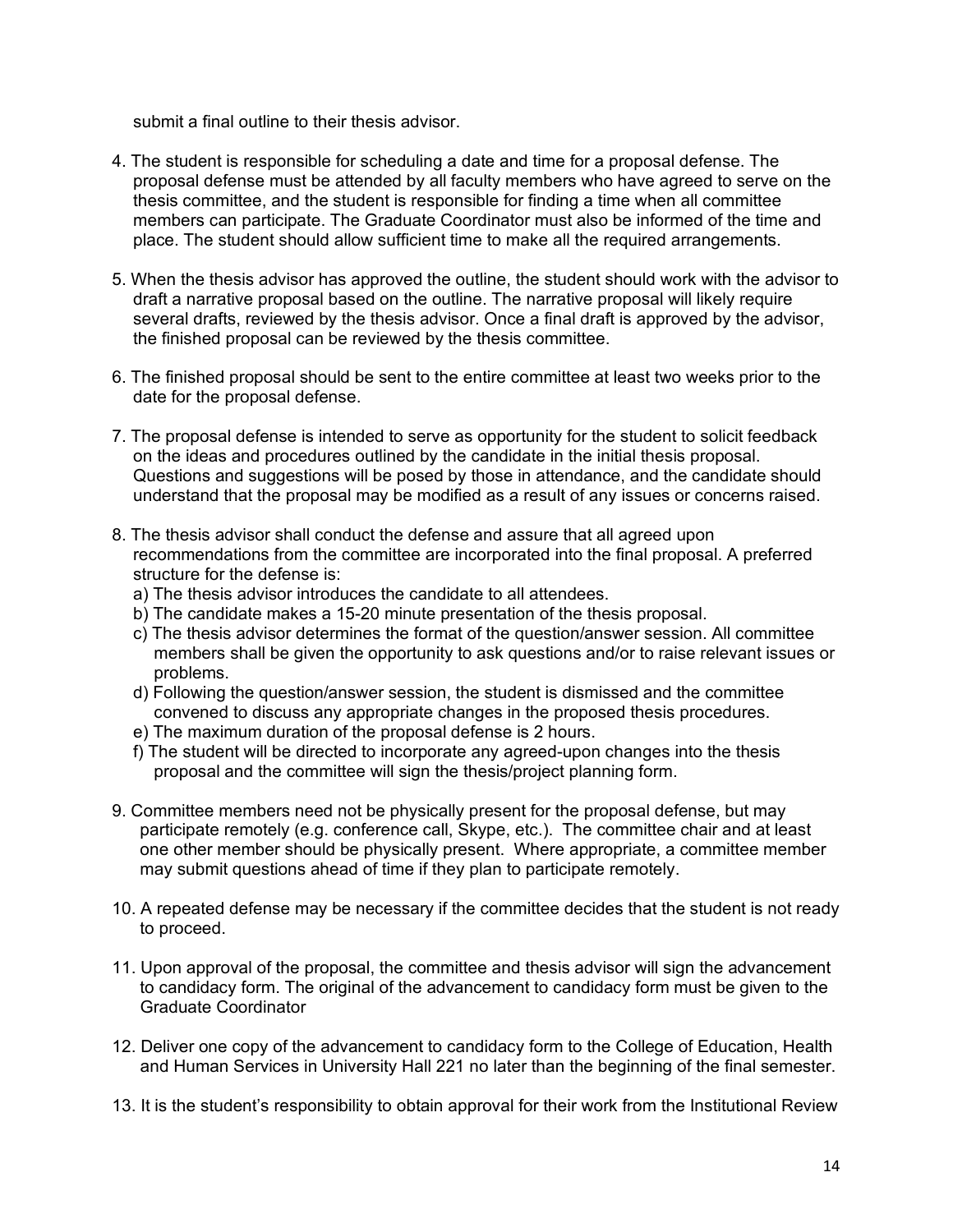Board or the Institutional Animal Care and Use Committee prior to beginning their research. Information regarding IRB and IACUC procedures, including training sessions for graduate students, can be found on the Office of Graduate Studies and Research website: [http://www.csusm.edu/gsr/.](http://www.csusm.edu/gsr/)

## **III. THE THESIS**

The thesis is the culminating experience for each student and represents original empirical research independently conducted by the student based on consultation with faculty thesis advisor and the thesis committee members. Under the direction of the thesis committee, the candidate completes his/her project, writes the thesis, and files it with the CSUSM Library. The student is responsible for meeting the published University deadlines.

The format of the final thesis is determined by the faculty thesis advisor (see guidelines below) and the submitted thesis must comply with CSUSM Library standards (see the Master's Thesis, [Project or Dissertation: Submission Guide](http://www.csusm.edu/gsr/graduatestudies/completion.html) at Graduate Studies website). The final thesis must be publicly presented and defended to the Thesis Committee, and the final submitted thesis must incorporate any recommended changes from the committee.

### **ORAL DEFENSE**

The oral defense assesses the ability of the candidate to communicate the rationale, findings, and implications of their research project. The candidate should be prepared to answer questions related to the purpose and design of the study, the laboratory, statistical, and/or other procedures utilized, the results of the study, and implications and applications to the discipline.

### **POLICIES**

- 1. Students are required to be enrolled in KINE 698 during any period in which University resources, including the library, a department laboratory or laboratory equipment, and/or the thesis advisor's time, are utilized.
- 2. Enrollment in KINE 698 is in 3 unit blocks. The student must be enrolled in the regular spring semester in which the degree is completed. If the student has not completed the thesis when taking KINE 698, the student will receive an NC or RP grade, and must re-enroll in KINE 698 until the thesis is complete.
- 3. Students may work on thesis research during break periods with approval from their Faculty Advisor.
- 4. Students are required to provide the final version of their thesis at least two weeks before the thesis defense.
- 5. Grading The grade Report in Progress (RP) is assigned for KINE 698 until such time as the entire project has been completed and has received University approval. In the semester in which the thesis is being completed, the final grade is not recorded on the student's permanent record until the thesis has been submitted, ready for uploading, to the Office of Graduate Studies.
- 6. After project completion, the RP grade must be converted to credit immediately. *It is the*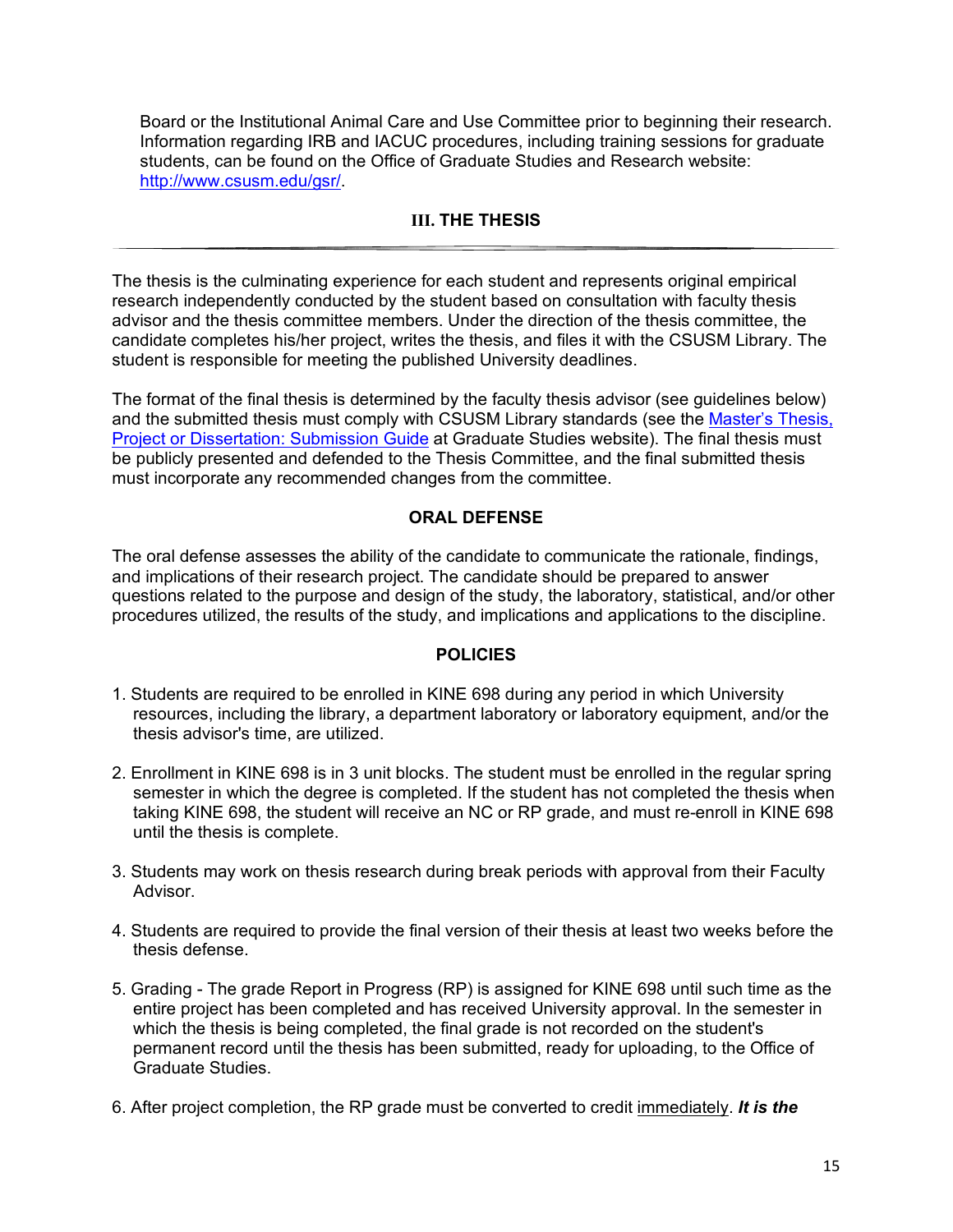## *student's responsibility to notify faculty to make the appropriate grade changes.*

7. Students should check with their thesis advisor for the length of embargo (if requested) prior to uploading the thesis.

## **PROCEDURES**

- 1. The student is responsible for scheduling a date and time for a thesis defense. All faculty members who have agreed to serve on the thesis committee must participate in the defense. The student is responsible for finding a time when all committee members can meet. The Graduate Coordinator must also be informed of the time and place. Therefore, the thesis defense should be planned many months in advance.
- 2. The thesis defense is open to the public, and students are encouraged to invite other students, family members, and members of the community.
- 3. The student should begin to draft the thesis during data collection and analysis. Writing the thesis will likely require several drafts, reviewed by the thesis advisor. When approved by the thesis advisor, a draft can be sent to the thesis committee.
- 4. The finished thesis should be sent to the entire committee at least two weeks prior to the date for the thesis defense.
- 5. The defense is intended to disseminate the rationale, findings and implications of the thesis, to reveal any remaining questions, and to solicit feedback on the thesis document. Committee members will pose questions and suggestions, and the candidate should understand that the thesis may need modification to address any issues or concerns raised.
- 6. The thesis advisor shall conduct the defense and assure that all recommendations from the committee are incorporated into the final thesis. A preferred structure for the thesis defense is:
	- a) The thesis advisor introduces the candidate.
	- b) The candidate makes a 15-20 minute presentation of the thesis results and conclusions.
	- c) The thesis advisor determines the format of the question/answer session. Everyone present shall be given the opportunity to ask questions and/or to raise relevant issues or problems.
	- d) The maximum duration of the thesis defense is 2 hours.
	- e) The student will be directed to incorporate any agreed-upon changes into the thesis.
- 7. Committee members need not be physically present for the proposal defense, but can participate remotely (e.g. conference call, Skype, etc.).
- 8. A repeated thesis defense may be necessary if the committee decides that the thesis work is not of sufficient quality.
- 9. A student's thesis is approved when approved and signed by a majority of the thesis committee (e.g. at least two members). The student's thesis advisor must be one of the members to approve and sign the thesis approval form. It is expected that most theses will be signed by all committee members.
- 10. Upon approval of the thesis, the committee and thesis advisor will sign the Thesis Approval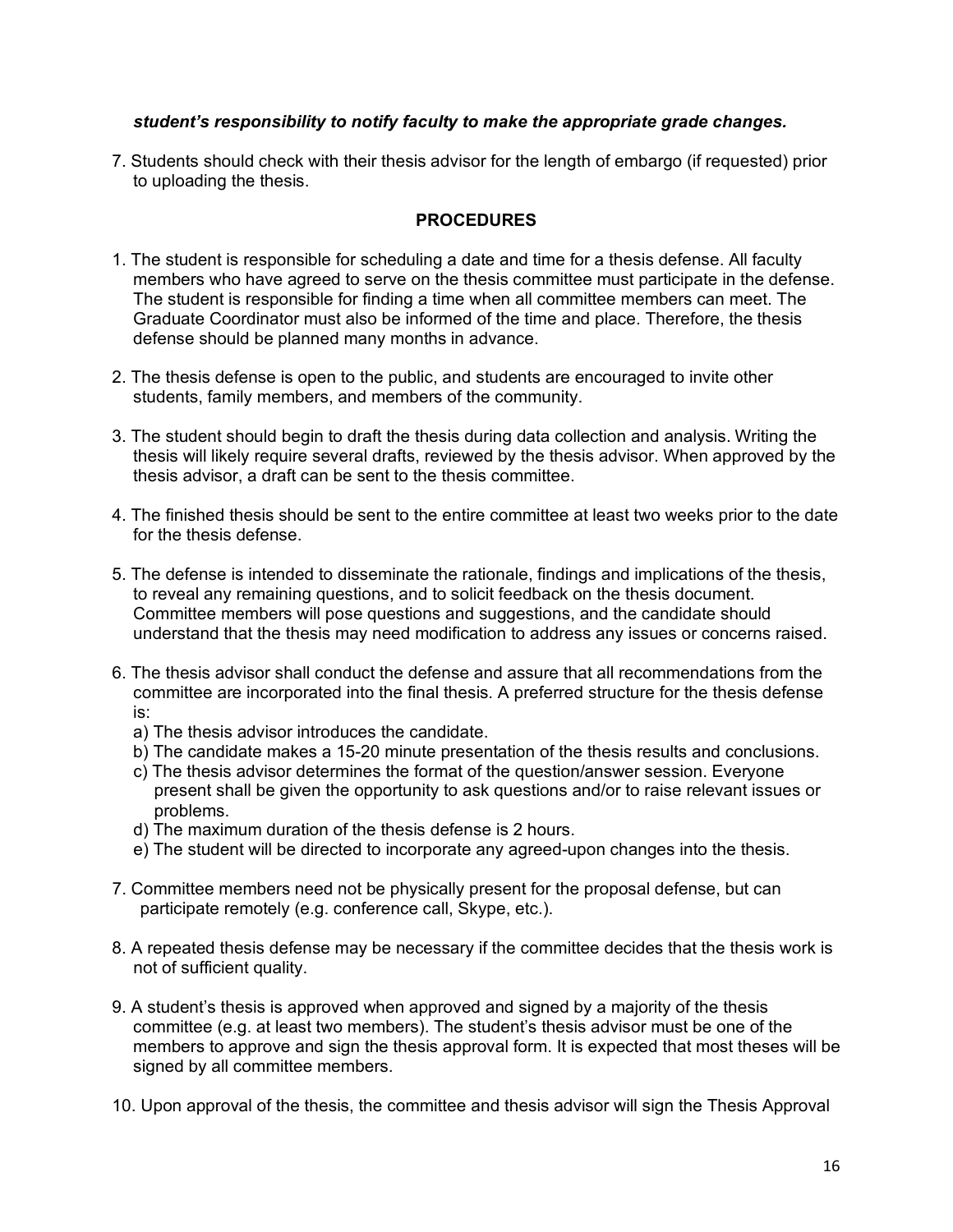form (See Appendix). The original of this form must be given by the student to the Graduate Coordinator.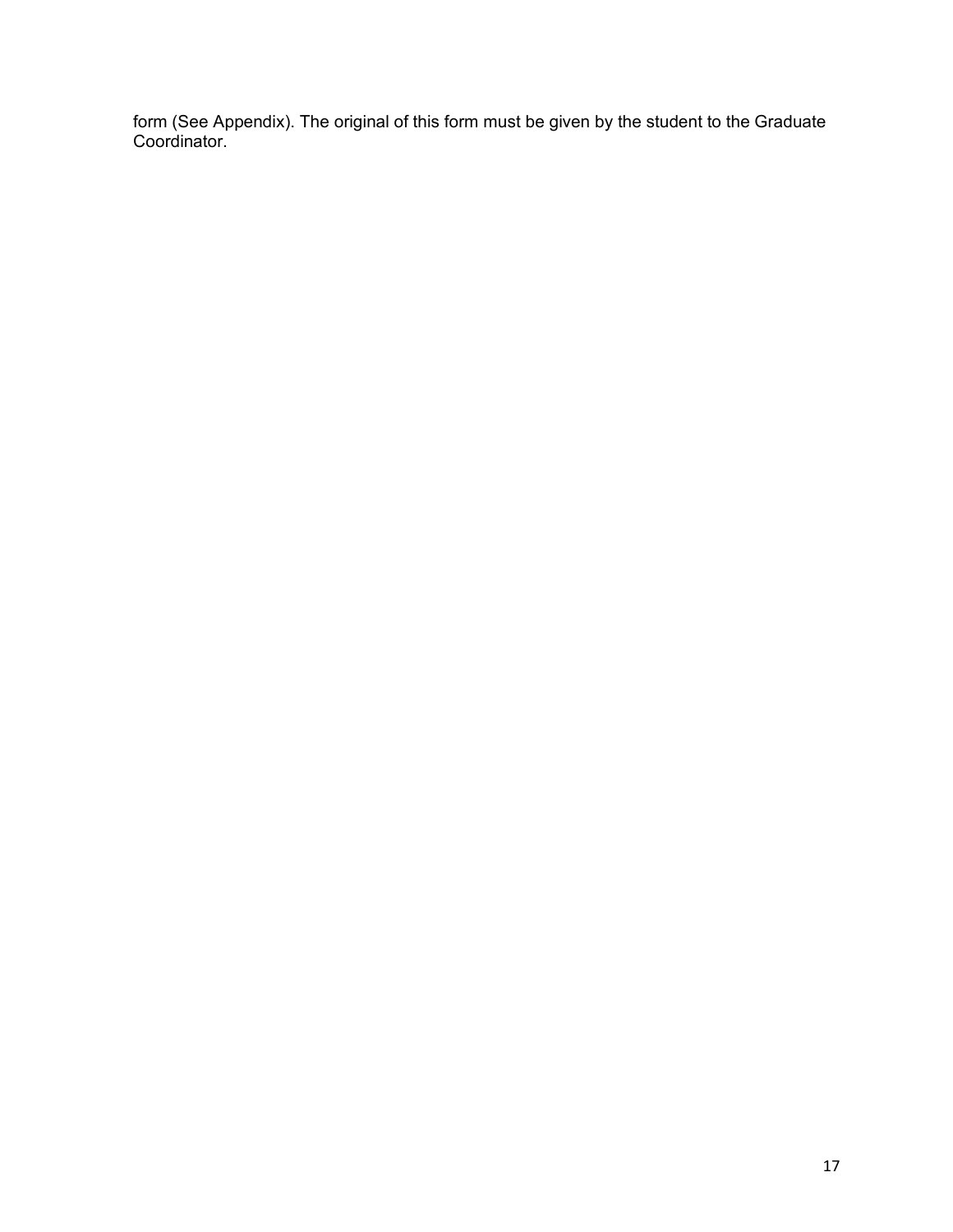The thesis should be structured around the reasoning, outline and narrative of the thesis proposal. Although the process of data collection and analysis can change the conduct and presentation of empirical research, any departures from the thesis proposal should be necessary and justified.

The body of the thesis should be written in a form that is easily modified into manuscript form for submission to a specific journal approved by the thesis committee. The thesis is also retained in electronic form in the University library. The CSUSM Guidelines for the Thesis should be consulted for typing and page formatting [\(https://biblio.csusm.edu/thesis-submission\)](https://biblio.csusm.edu/thesis-submission).

In addition to the thesis body, several additional sections (title page, signature page) are required.

The thesis should also contain appendices that are necessary to understand and evaluate the project. An example format based on a scientific journal is as follows\* :

Title page (use the name on your official University transcripts) Copyright notice page (if included) Signature page Preface, dedication, and/or acknowledgment page (if included) **Abstract** Ch 1 Introduction Ch 2 Methods Ch 3 Results Ch 4 Discussion References Appendices (sample inclusions only) a. Thesis proposal including expanded literature review b. Medical History Questionnaire c. Physical Activity Assessment Questionnaire d. Informed Consent Document e. Human Subjects Committee Documents or Institutional Animal Care and Use Committee Documents

\* Format will vary according to journal Guidelines for Authors.

CSUSM requires that each student complete the Graduation Writing Assessment Requirement (GWAR). Students will not advance to candidacy unless they have met this requirement.

The GWAR will be satisfied by the thesis proposal. The specific rubric for the GWAR can be found at the university website:

[https://www.csusm.edu/policies/active/documents/graduate\\_writing\\_assessment\\_requirement.ht](https://www.csusm.edu/policies/active/documents/graduate_writing_assessment_requirement.html) [ml](https://www.csusm.edu/policies/active/documents/graduate_writing_assessment_requirement.html)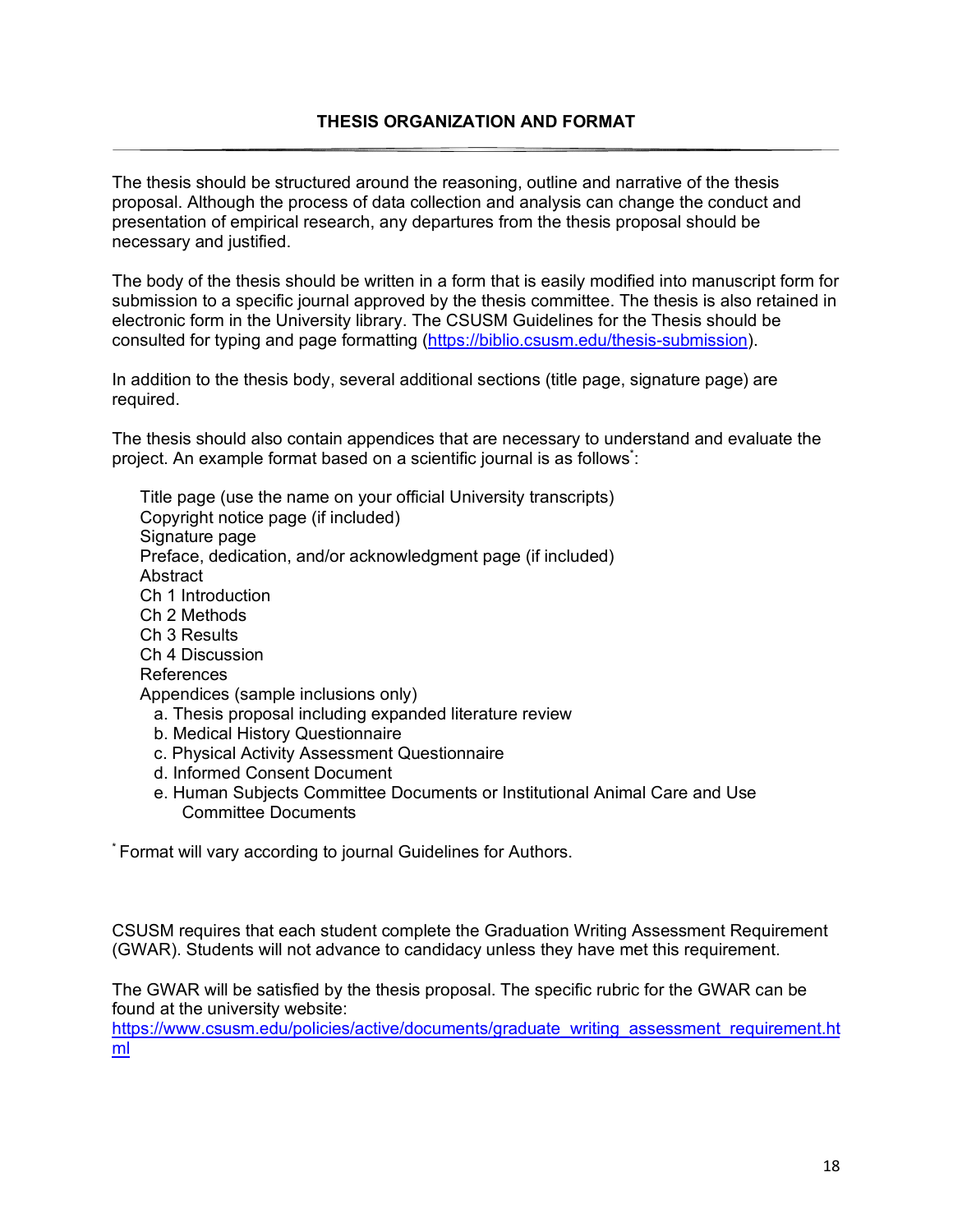Completing rigorous coursework, data collection and analysis, and a written thesis within two years requires substantial commitment and organization. It is the student's responsibility to meet required deadlines and maintain progress in the program.

Each semester should involve the completion of at least one required document (proposal outline, thesis proposal, thesis draft, completed thesis) and submission of the document to the thesis advisor and committee. A normative schedule is:

### **SEMESTER 1**

- 1. Request that your Faculty Mentor serve as thesis advisor. (Thesis advisor assumes thesis advising responsibilities.)
- 2. With advisor's assistance, determine specific thesis topic.
- 3. Constitute thesis committee (3 member minimum, including Faculty Advisor)
- 4. Develop proposal outline.
- 5. Send out completed and approved proposal outline to committee members.
- 6. Obtain training and certification sufficient for working with human or animal subjects (e.g. IRB training, CITI training, etc.).

### **SEMESTER 2**

- 7. Based on feedback from Committee, develop narrative thesis proposal.
- 8. Schedule committee meeting for proposal defense.
- 9. Send out completed and approved proposal to committee members.
- 10. Successfully defend thesis proposal.
- 11. Revise thesis proposal based on feedback during defense.
- 12. As appropriate, submit proposed research to the Office of Graduate and Research Studies for Institutional Review Board approval, or Institutional Animal Care and Use Committee approval.

### **SEMESTER 3**

- 13. Collect and analyze data
- 14. Complete outline and first draft of thesis
- 15. Submit first draft of thesis to Thesis Advisor

## **SEMESTER 4**

- 16. Revise thesis with Thesis Advisor
- 18. Based on feedback from Committee, revise thesis.
- 19. Schedule thesis defense (see Office of Graduate Studies for specific deadlines).
- 20. Send out completed and approved thesis to committee members.
- 21. Successfully defend thesis proposal.
- 22. Revise thesis proposal based on feedback during defense.
- 23. Obtain committee signatures on thesis approval page and complete the CSUSM Graduate Studies signature process.
- 24. Schedule appointment with Graduate Studies Office to obtain approval of thesis. (Check CSUSM catalog for deadline). Consult with the Collections Librarian or the Lead Library Assistant in Library Acquisitions to ensure correct formatting. Submit thesis online to Graduate Studies and Library.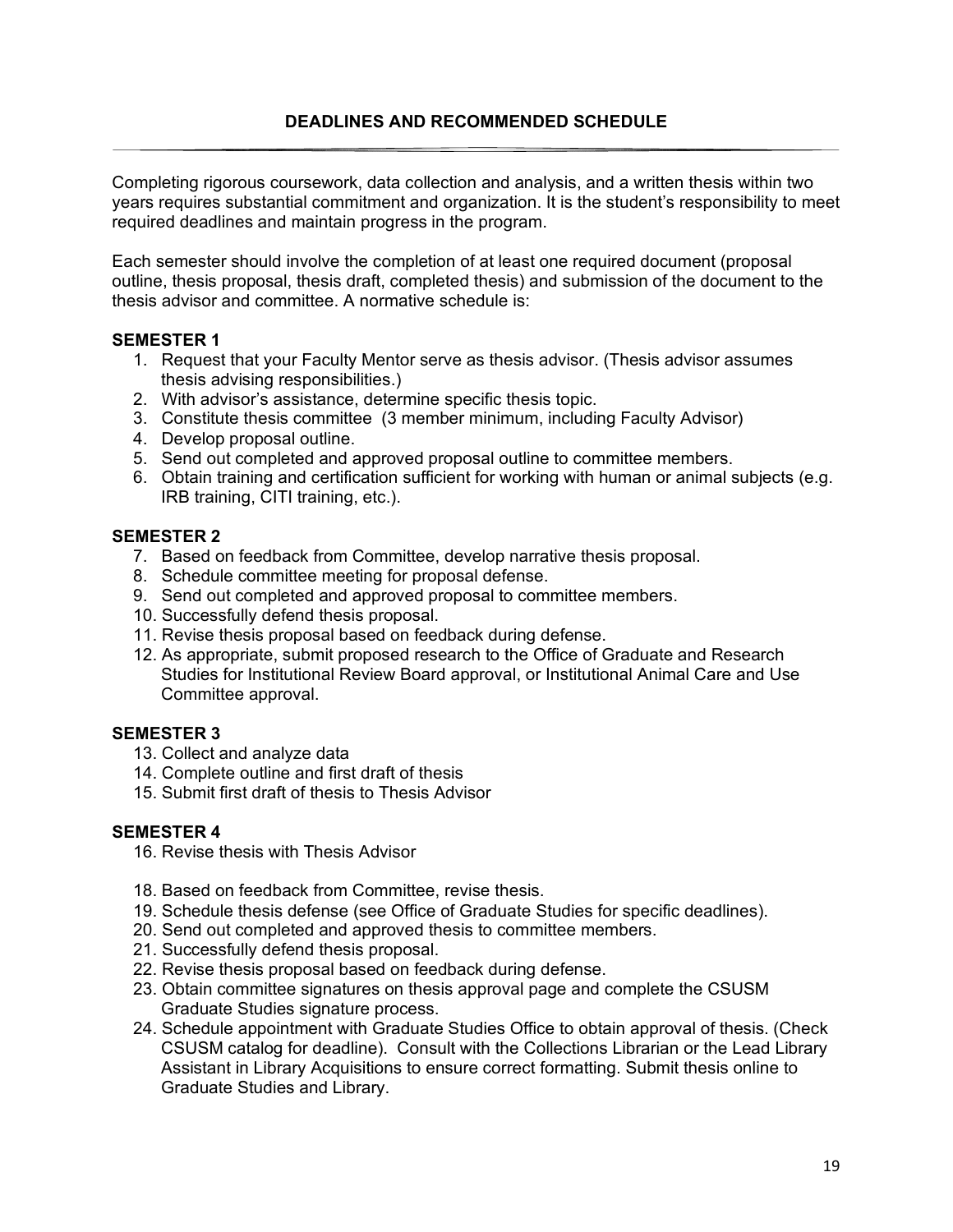#### **Graduation and Commencement**

To graduate in any given semester (fall, spring or summer), the thesis must be defended and filed with the library by deadlines posted for that semester. The dates change, but generally the last day to file will be early May, early August, and early December for spring, summer and fall graduation, respectively. The student must make an appointment with the librarian and review materials posted on the library website to learn about requirements prior to the filing date.

The student should apply to graduate with the University in the term they expect to complete their degree requirements. The Registration Calendar each semester specifies the filing date. To apply for graduation, log in to the Student Center and locate the Apply for Graduation field. Follow the prompts and select the appropriate term for graduation. If a student does not graduate during the semester they applied, the student will need to cancel the application and reapply for the appropriate semester. It is the responsibility of the student to meet with their thesis advisor early enough to ensure they have completed all of the coursework and thesis requirements before applying to graduate.

Commencement, the major walking and hooding ceremony, currently only occurs in May. While there may be a small ceremony for fall graduates, the May ceremony is the large, Universitywide program. We strongly advise, and some thesis advisors may require, students to have actually filed their theses before walking.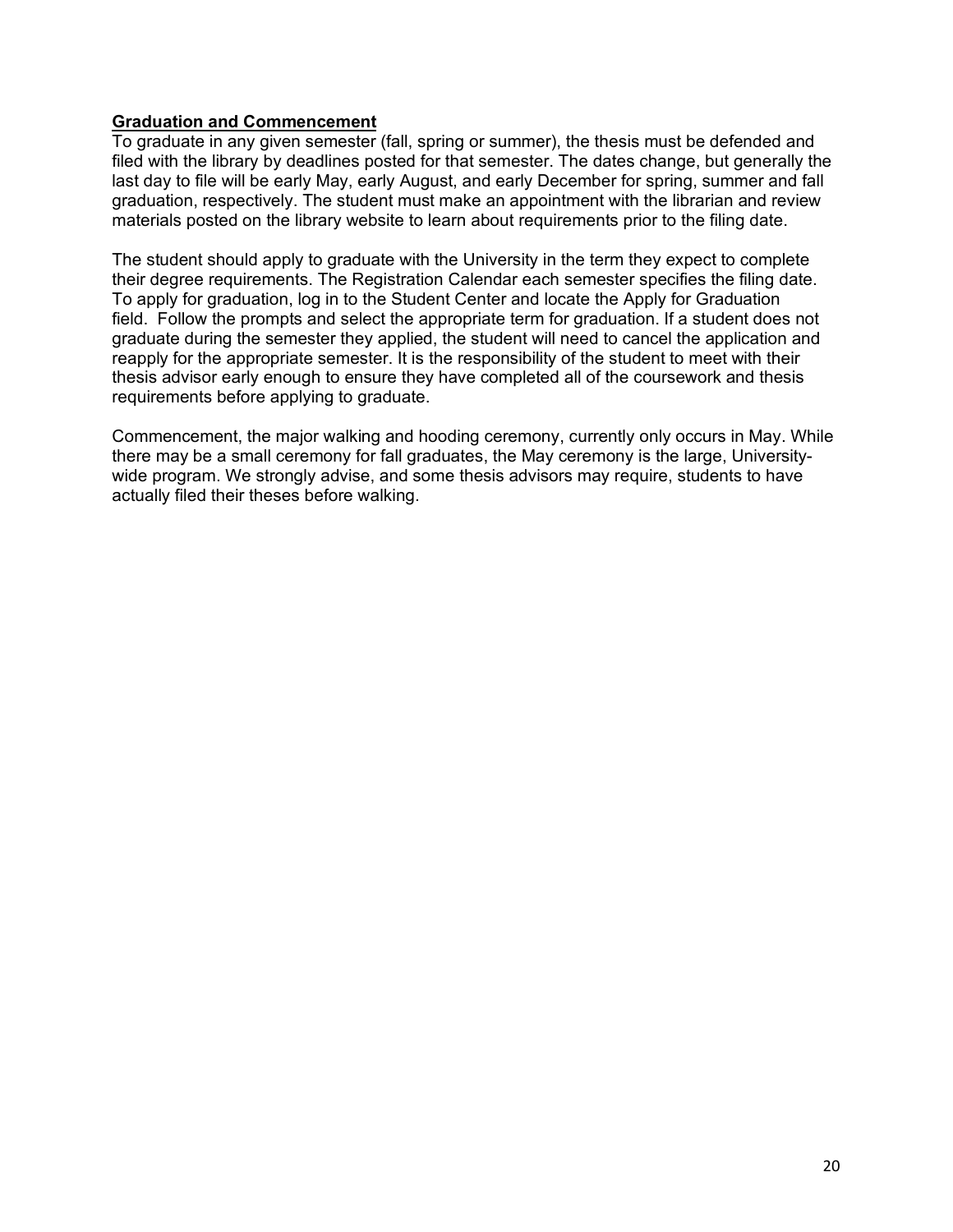## **Library**

The library is a major resource for graduate level study. The library now has over 250,000 books and bound periodicals, 800 print journals, access to 11,000 electronic journals and 100 research databases. Electronic search, CD-ROM, interlibrary loan, and media services are available. For more information, call the CSUSM Library at (760) 750-4340 or consult them at [www.csusm.edu/library.](http://www.csusm.edu/library)

## **Media Library**

The Media Library is located on the second floor of the Kellogg Library and provides access to the collection of non-print materials including video tapes, DVDs, spoken and musical audio tapes, CDs, and slides. A complete listing is available through the Library catalog. Individual listening and viewing facilities are located in the Media Library. For more information, contact them at (760)750-4370 or consult them at [www.biblio.csusm.edu/media\\_library.](http://www.biblio.csusm.edu/media_library)

### **Institutional Review Board (IRB)**

The university's Institutional Review Board (IRB) is concerned with the protection of the rights and welfare of human subjects participating in research conducted by CSUSM faculty, staff, or students. The IRB is a campus-wide committee charged with the review of research involving human participants to assure that the rights and welfare of human participants are adequately protected. Please contact their office at (760)750-4029 consult them at [www.csusm.edu/gsr/irb/index.html.](http://www.csusm.edu/gsr/irb/index.html)

### **Financial Aid**

Several sources of financial aid are available to graduate students in addition to teaching assistantships. Students are responsible for identifying other sources of aid, and may wish to consult with the University's Office of Financial Aid. For more information, please contact the CSUSM Financial Aid Office at (760) 750-4850 or consult them at [www.csusm.edu/finaid.](http://www.csusm.edu/finaid)

### **Graduate Research Dissemination Fund**

The Graduate Research Dissemination Fund provides financial assistance to help graduate students present their research completed at CSUSM. Appropriate activities include support for travel to a conference at which a student's paper or poster has been accepted, page charges for publication of a research paper, and other activities designed to help disseminate the results of student work.

- Funds are distributed on a first-come, first-served basis, until funds for the current year run out
- $\Box$  Students may only receive one award
- $\Box$  Potential sources of other support will influence the size of the award
- $\Box$  Group projects as well as individual projects may be funded

Interested students may get the application form from the Office of Graduate Studies, CRA 5210. For further information, contact the Office of Graduate Studies and Research (x 4066) or consult them at [www.csusm.edu/gsr.](http://www.csusm.edu/gsr)

#### **Office for Training, Research & Education in the Sciences (OTRES) Program**

The federal government has determined that Hispanic/Latinos, African Americans, Native Americans, and Pacific Islanders are severely underrepresented in the biomedical research workforce of the United States. The RISE Graduate Program provides support for living expenses of \$15,000 for RISE Graduate Scholars (additional years of participation in the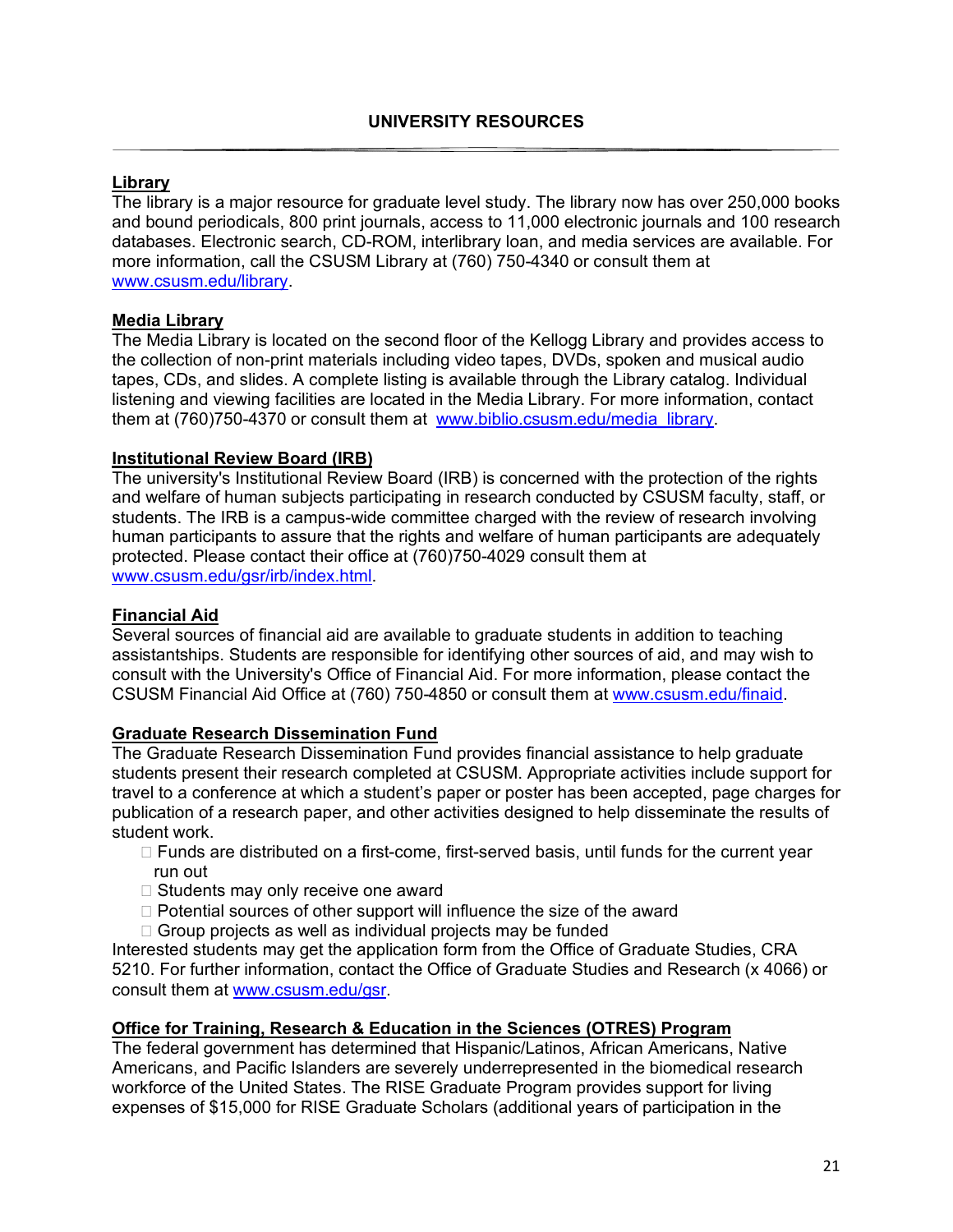program include a modest increase in this award) and pays tuition and fees. The RISE Graduate Program will also provide some support for graduate students to defray research expenses in the laboratory where the students will conduct their research, and fund travel expenses to a national scientific research symposium. Details can be found at the OTRES website [\(www.csusm.edu/otres\)](http://www.csusm.edu/otres).

## **Office of Graduate Studies and Research**

The mission of the Office of Graduate Studies and Research is to support faculty and students to foster and sustain an environment of academic excellence through a strong commitment to promote graduate education, research, creative activity, and collaborative initiatives, such as centers, institutes, and faculty-student research. For more information, please contact them at (760) 750-4066 or consult them at [www.csusm.edu/gsr.](http://www.csusm.edu/gsr)

## **CEHHS Student Services**

CEHHS-SS provides advising and support services to undergraduate, postbaccalaureate and graduate students within the College of Education, Health and Human Services programs. CEHHS Student Services aspires to be recognized as providing exemplary services and programming using progressive, data-driven, holistic, and student-centered approaches. For more information, please contact the at (760) 750-4277 or consult them at [http://www.csusm.edu/cehhs/studentservices/index.html.](http://www.csusm.edu/cehhs/studentservices/index.html)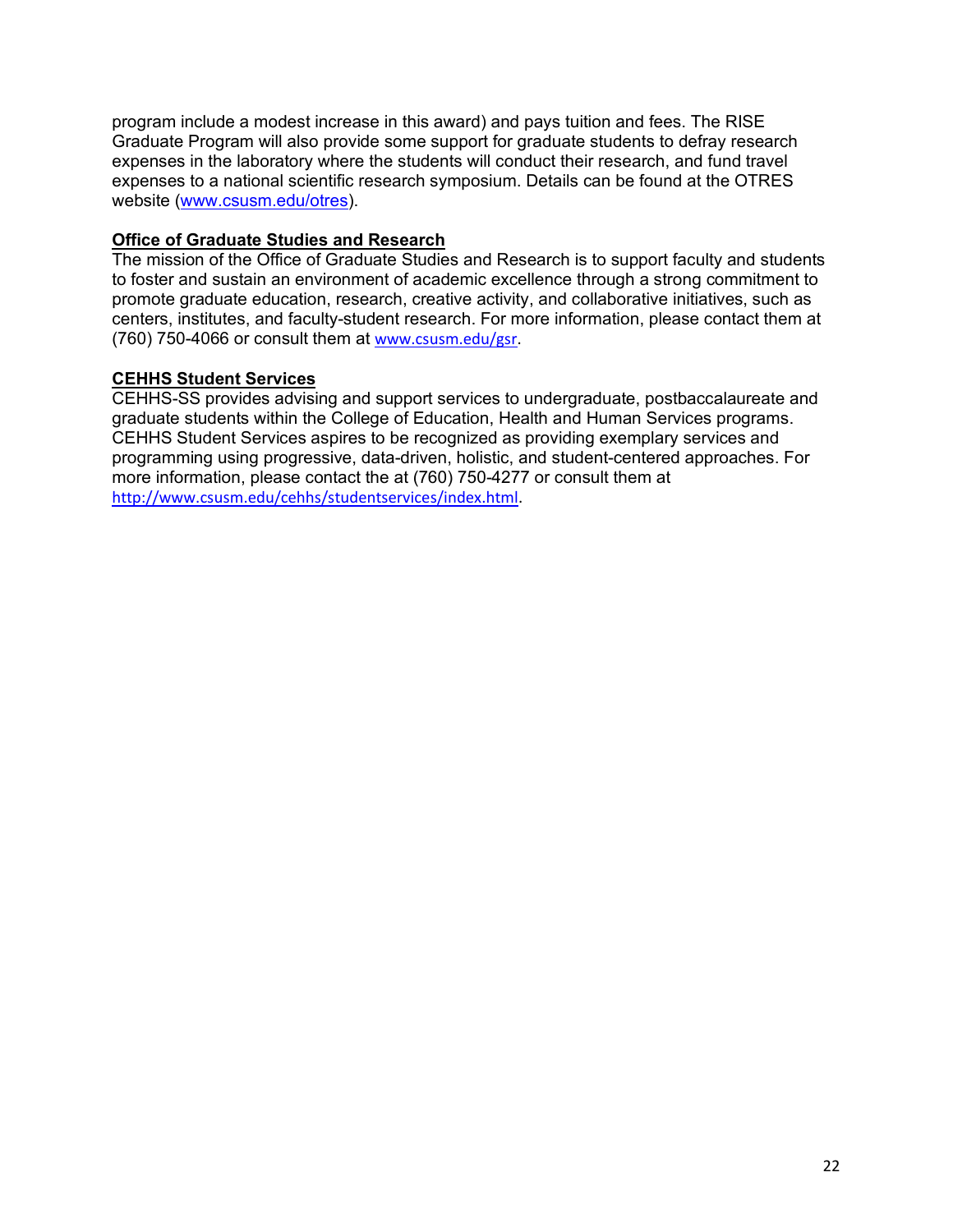#### **Guideline for Advising Relationships Between Faculty and Graduate Students California State University, San Marcos Master of Science in Kinesiology**

Success and excellence in graduate education depends upon a successful relationship between students and their faculty advisor. It also depends upon the professional and ethical conduct of all members of our community. These guidelines focus on the professional academic relationship between faculty advisors and graduate students. Although advisors and students may vary in their expectations, these guidelines serve as a foundation for a successful relationship and allow for advisors and students to have conversations about their expectations before potential issues arise. In making expectations explicit, faculty advisors and students gain a shared understanding of each other's commitment to best practices that establish clear communication within faculty-student advising relationships. We also encourage all students and advisors to complete the student advisor expectations scale, provided as an appendix. The advisor and student should complete the scale separately and then schedule a meeting to discuss their ratings.

## **Expectations of Graduate Students**

Graduate students have the primary responsibility for successful completion of their degree and should be committed to their graduate education. A graduate student is expected to maintain a high level of professionalism, self-motivation, engagement, excellence, scholarly curiosity, and ethical standards.

### **Graduate students should understand their faculty advisor's central role, as well as constraints on their advisor's time. This includes:**

- 1. Recognizing that faculty advisors provide the intellectual environment in which students learn and conduct research.
- 2. Recognizing that faculty advisors are responsible for monitoring the accuracy, validity, and integrity of the student's academic work, and, in the case of research, ensuring that the contributions of all participants are properly acknowledged in publications.
- 3. Consulting with their advisors before attempting to publish results of work done under the advisors direction and/or in the advisor's studio or laboratory, as the quality reflects on students, faculty advisors, and California State University San Marcos.
- 4. Being aware of time constraints and other demands imposed on faculty members and staff and utilizing time with their advisors in a productive manner.
- 5. Taking the initiative to arrange meetings or communicate via other mechanisms with faculty advisors as often as necessary to keep the advisors informed of any factors that might affect their academic progress, including research or time to degree.
- 6. Consulting with the advisors to resolve any problems in working relationships, seeking guidance from other faculty or staff as needed.

## **Graduate students should take primary responsibility for informing themselves about policies, requirements, and practices that affect their financial support, degree and course requirements, research activities, and conflict resolution. This may involve:**

1. Consulting university guidelines for graduate students [\(https://www.csusm.edu/gsr/images/studenthandbook2014.pdf](https://www.csusm.edu/gsr/images/studenthandbook2014.pdf) ) and departmental guidelines for graduate students [\(https://www.csusm.edu/kinesiol…](https://www.csusm.edu/kinesiol%E2%80%A6) ).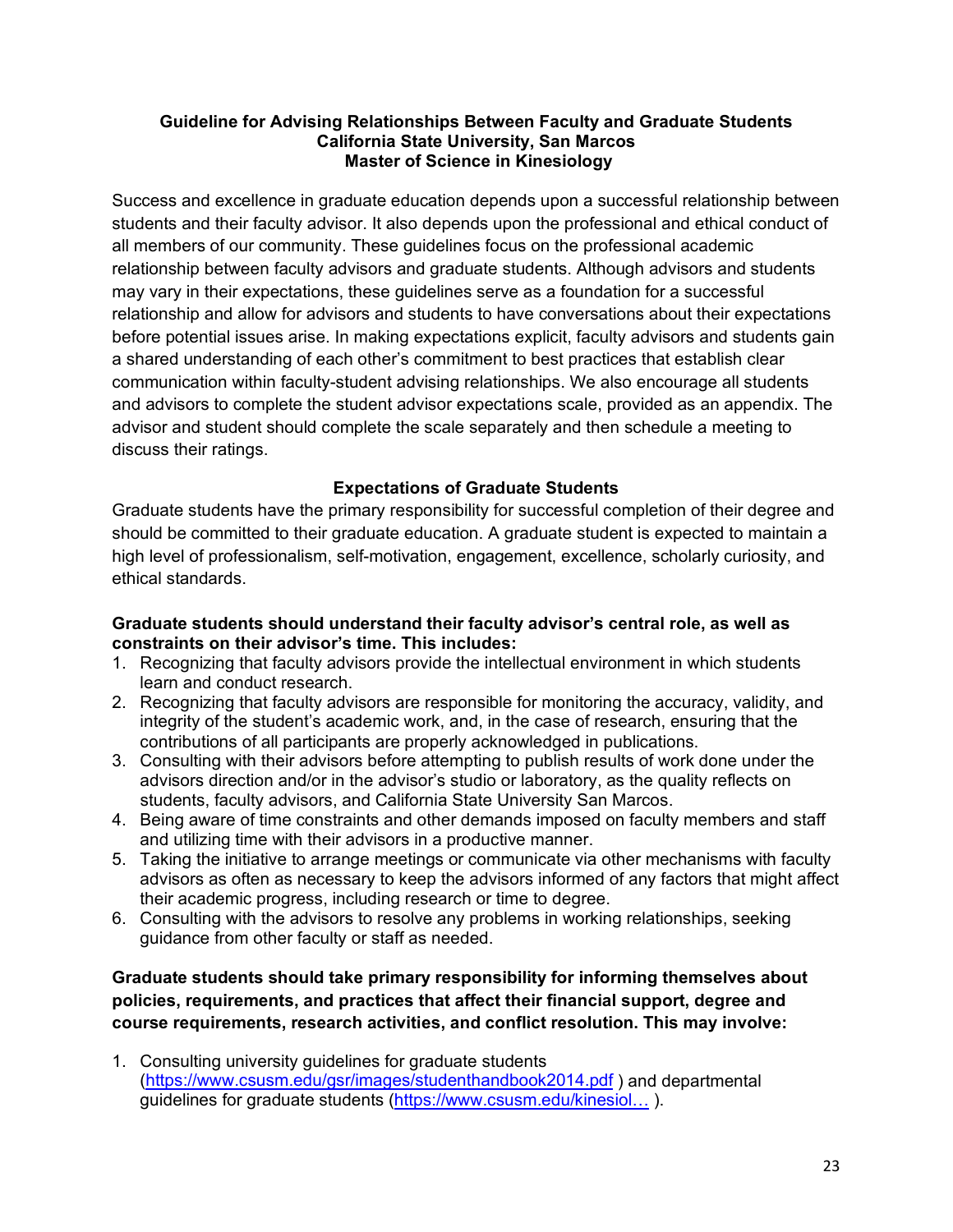2. Fulfilling requirements and adhering to policies, seeking clarification from faculty advisors and staff and the graduate coordinator if they are uncertain about the precise meaning or application of a particular regulation or policy.

#### **Graduate students should maintain high professional standards in all aspects of their work. This includes:**

- 1. Observing the University's policies on academic integrity and the responsible conduct of research, which apply to students, faculty, and staff in all disciplines [\(https://www.csusm.edu/gsr/irb/index.html](https://www.csusm.edu/gsr/irb/index.html) ).
- 2. Maintaining integrity in taking examinations, creating original works and, for those doing research, in collecting, analyzing, presenting, and disseminating research findings [\(https://www.csusm.edu/policies/active/documents/academic\\_honesty\\_policy.html](https://www.csusm.edu/policies/active/documents/academic_honesty_policy.html) ).
- 3. Taking special care to preserve the data collected during experiments/research (with precise identification of sources) in order to avoid future confusion or disputes about access or ownership.
- 4. Acknowledging the contributions of faculty advisors and other members of the research team to student's work in all publications and conference presentations, and acknowledging sources of financial support, if applicable.
- 5. Maintaining confidentiality of faculty advisor's professional activities, including research, creation of original works and other creative endeavors, in accordance with existing practices and policies of the discipline.
- 6. Informing faculty advisors of conflicts in a timely manner and working towards a clear resolution.
- 7. Interacting with students, staff, and faculty colleagues in a professional manner to create a respectful and inclusive environment.

## **To meet these expectations:**

- 1. A graduate student should meet regularly (at a minimum monthly; ideally biweekly) with their research advisor and provide updates on the progress and results of ongoing research.
- 2. A graduate student should be knowledgeable of the policies and requirements of the graduate program and of the university as a whole. The student should strive to meet these requirements in a timely manner.
- 3. A graduate student should work with the research advisor to develop a thesis project. This will include establishing a timeline for each phase of the work and meeting established deadlines.
- 4. A graduate student should work with their research advisor to establish a clear understanding of intellectual property issues and data ownership prior to conducting research. A written agreement may be appropriate in certain cases.
- 5. A graduate student should work with the research advisor to select a thesis committee. The student should meet with this committee regularly (every few months or more frequently, according to program guidelines) and be responsive to the advice and constructive criticism from the committee.
- 6. A graduate student should discuss policies on authorship and attendance at professional meetings with the research advisor and when appropriate, work with the advisor to submit all relevant research results that are ready for publication in a timely manner.
- 7. A graduate student should attend and participate in meetings, seminars and journal clubs that are part of their educational program and department.
- 8. A graduate student should contribute to maintaining a research environment that is intellectually stimulating, emotionally supportive, safe, and free of harassment.
- 9. A graduate student should participate in the institutions Responsible Conduct of Research Training Program and practice those guidelines in conducting research.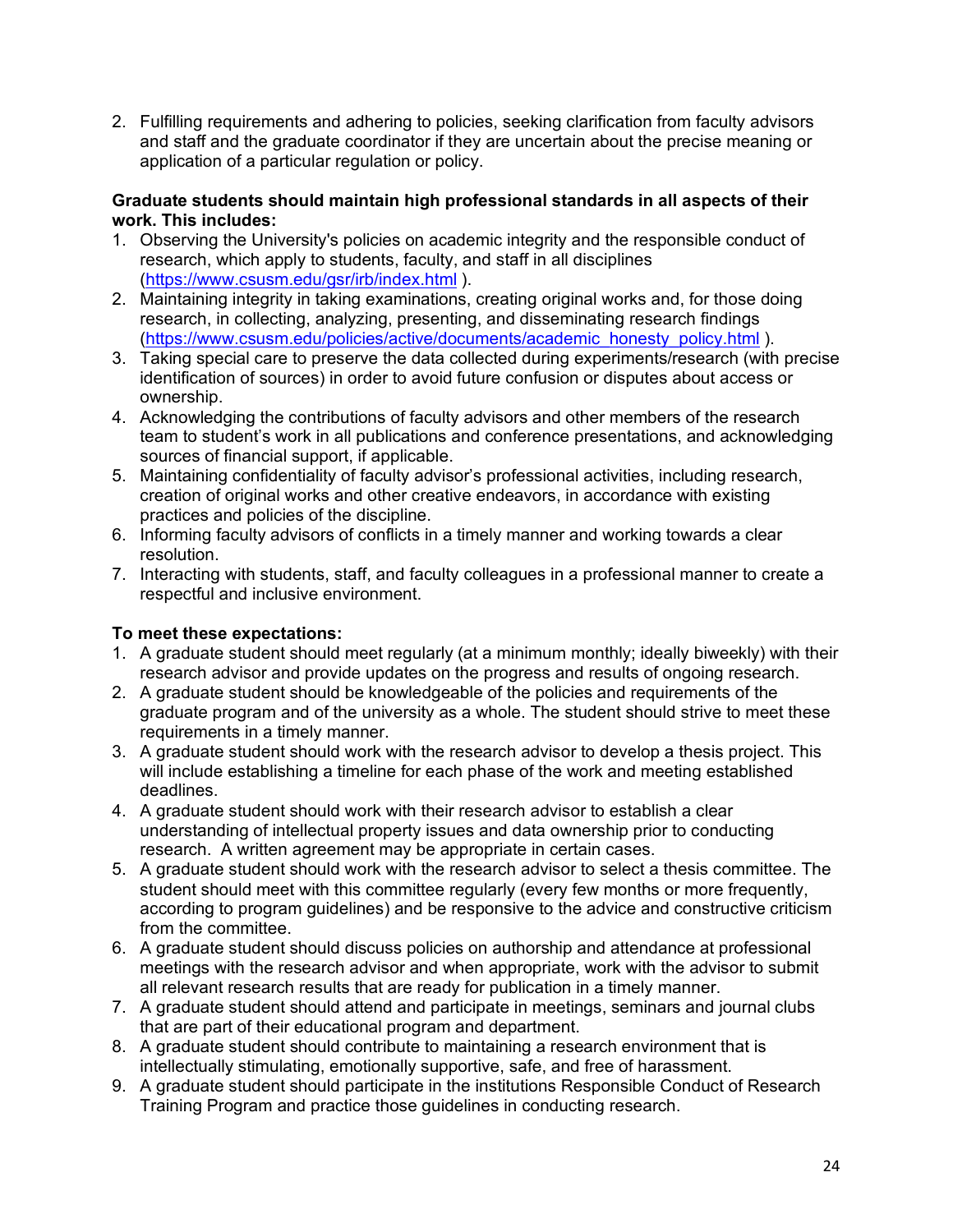- 10. A graduate student should discuss expected work hours and vacation time with their research advisor. The student should consult with the advisor in advance of planned absences.
- 11. A graduate student should avail themselves of all resources for guidance in their graduate career, including the research advisor, the graduate coordinator, career counseling services, thesis committee, and any other mentors.

#### **Expectations of Research Advisors**

Research advisors serve as intellectual advisors and professional mentors to their graduate students by helping students develop academic and professional skills expected in the discipline and by guiding students to design academic or research experiences that build on their interests and strengths. It is important for research advisors to understand the student's role in the program and in their research, and to provide a supportive environment for students. Research advisors should not view their graduate students solely as a means to increase their own research productivity. Rather, the research advisor should expect to invest at least as much time and energy into developing their students into professionals, as their graduate students contribute to advancing their mentor's research agenda.

#### **Research advisors should support their students by:**

- 1. Encouraging and modeling dedication to high quality teaching, mentoring, and research.
- 2. Encouraging collaboration that, where appropriate, entails the sharing of authorship or presentation of research findings at conferences.
- 3. Encouraging students to be open about any problems in their work relationships, including with an advisor, and actively helping to resolve those problems.
- 4. Being aware of and directing students to University resources to support students through challenges.
- 5. Providing students with timely, regular, and constructive feedback on their progress, especially if student's lack of progress may prevent them from obtaining the desired degree.
- 6. Ensuring students research can be completed in a timely manner.
- 7. Encouraging students to publish and present their research findings, however, this is not a requirement for graduation.
- 8. Recognizing that not all students will publish or present their research findings

### **Research advisors should understand the academic and non-academic policies that pertain to graduate students, including:**

- 1. Helping students understand the degree program's requirements and timely progress to degree, such as coursework, research, and thesis requirements.
- 2. Discussing authorship policies in advance of entering into collaborative projects.
- 3. Informing students of their responsibility to comply with all University policies including Intellectual Property, Responsible Conduct of Research, Human Research Protection, Sexual Harassment Prevention, Sexual Assault Prevention, and the Honor Code.
- 4. Preparing students to be competitive for future employment, by:
	- a. Promoting free inquiry and free exchange of ideas and critical thinking, while abiding by policies on confidentiality of research.
	- b. Acknowledging student contributions to research presented at conferences and in professional publications.
	- c. Encouraging graduate students to participate in professional meetings, perform or display their work in public settings, and publish the results of their research.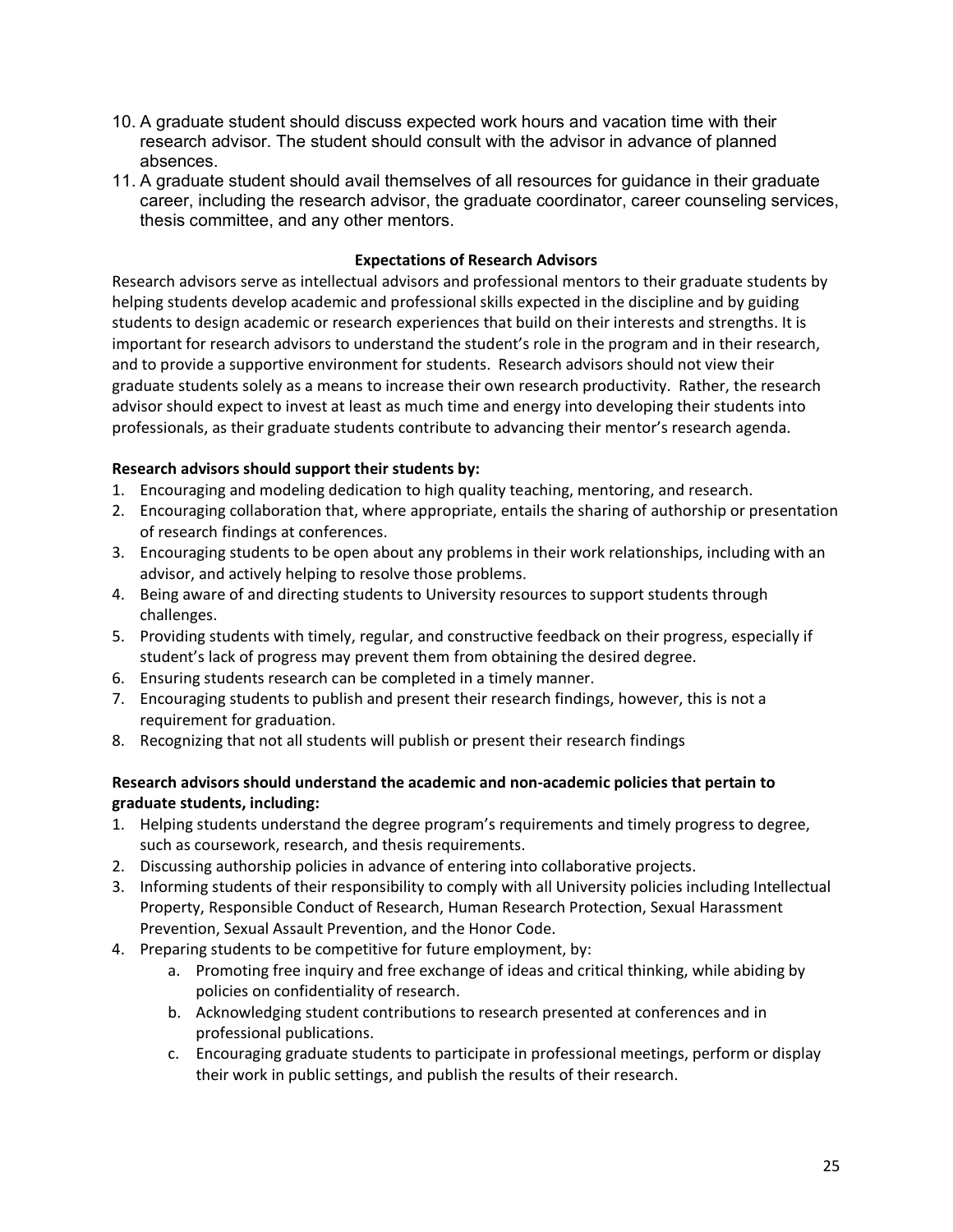- d. Providing a realistic view of the job market and career options, including what is needed to succeed in student's career of choice or pointing students to resources that provide that information.
- 5. Encouraging students to acquire the professional skills necessary to make an impact in a rapidly changing world.

#### **Research advisors should maintain a high level of professionalism, including:**

- 1. Abiding by CSUSM policies that set parameters on the nature of faculty-student relationships as well as policies on professional conflict of commitment and interests.
- 2. Never impeding graduate student's progress toward the degree or toward employment in order to benefit from student's proficiency as a research assistant.
- 3. Interacting with students, staff, and faculty colleagues in a professional manner and by promoting a respectful and inclusive workplace.
- 4. Speaking with students, faculty, and staff in a respectful manner and avoiding making negative comments or acting aggressively towards students, faculty, or staff.

#### **To meet these expectations:**

- 1. The research advisor should be committed first and foremost to the education and training of the graduate student as a future member of the research and/or professional community.
- 2. The research advisor should meet one-on-one with the student on a regular basis. The advisor should provide timely feedback on the student's work to facilitate ongoing progress on their research and thesis.
- 3. The research advisor should be knowledgeable of the requirements and deadlines of his/her graduate program as well as those of the institution. The research advisor should guide the student in these areas to ensure academic and professional success.
- 4. The research advisor should help to plan and direct the graduate student's project, set reasonable and attainable goals, and establish a timeline for completion of the project.
- 5. The research advisor should help a graduate student select a thesis committee. The advisor should assure that the committee reviews the graduate student's progress on a regular basis.
- 6. The research advisor should discuss authorship and intellectual property/data ownership policies regarding papers with the graduate student. The advisor should acknowledge the graduate student's contributions and work with the graduate student to present and publish his/her work.
- 7. The research advisor should encourage the graduate student to attend scientific and professional meetings and make an effort to secure and facilitate funding for such activities.
- 8. The research advisor should provide an environment for his/her graduate students that is intellectually stimulating, emotionally supportive, safe, and free of harassment.
- 9. The research advisor should not require the graduate student to perform tasks unrelated to his/her academic and professional development.
- 10. The research advisor should provide career advice and assist in finding a position for the graduate student following his/her graduation. The advisor should provide honest letters of recommendation and be accessible for advice and feedback on career goals.
- 11. The research advisor should lead by example and facilitate the training of the graduate student in complementary skills needed for success, such as oral and written communication, grant writing, lab management, animal and human research policies, ethical conduct of research, and scholarly professionalism. The advisor should encourage the student to seek opportunities in teaching, if not required by the student's program.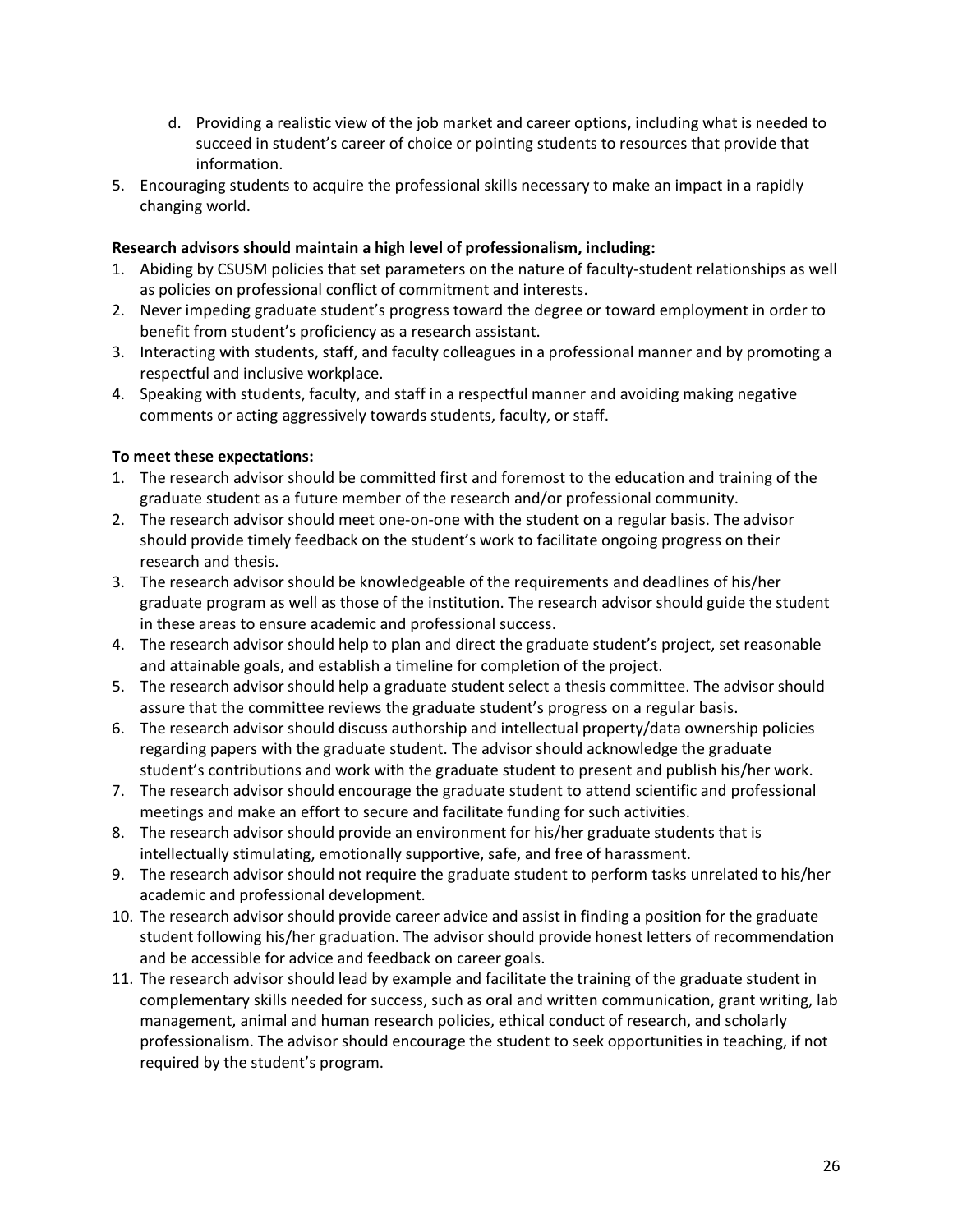#### **Expectations of the Kinesiology Department**

#### **Departments should:**

- 1. Create an intellectual community where students, faculty, and staff can thrive in pursuit of academic excellence.
- 2. Introduce new graduate students to the policies, practices, and resources of the department and the University through an orientation or advising session and follow up as needed to ensure students' understanding.
- 3. Provide students with written documentation of departmental policies, degree requirements, and timelines.
- 4. Designate one or more members of the faculty as resources to help graduate students and faculty resolve conflicts: the department chair, the director of graduate studies, or a designated departmental resource person.
- 5. Resolve problems within the program and quickly if possible. When necessary, the department will consult with Dean's office staff, the office of graduate studies, and/or the University Ombuds.

These guidelines are adapted from "Guidelines for Advising Relationships between Facility and Graduate Students. Stanford University. Office of Vice Provost for Graduate Education. Originally published 1995-96; Revised 2009, 2016. "Compact Between Biomedical Graduate Students and Their Research Advisors," Association of American Medical Colleges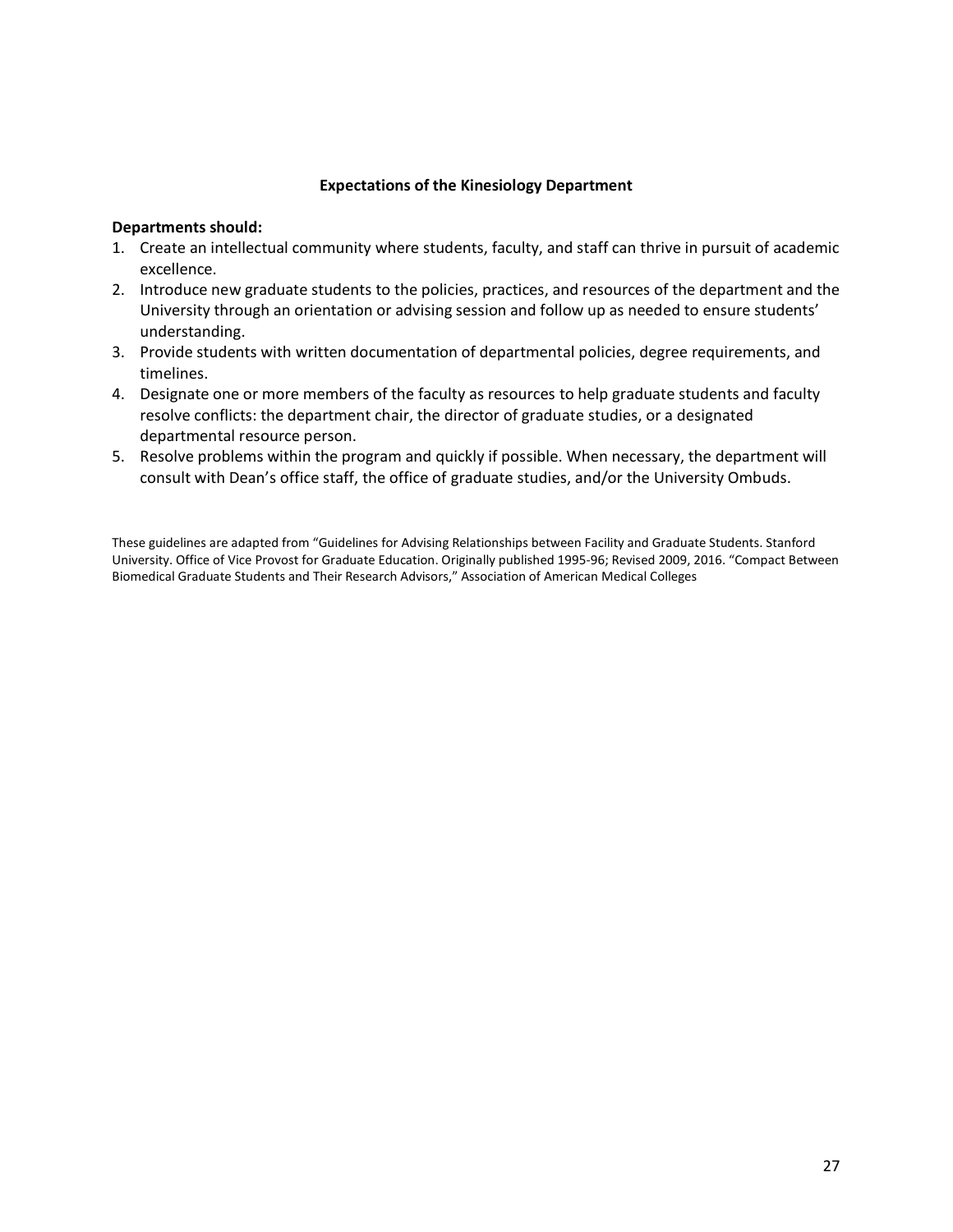## **CLASSIFIED GRADUATE STATUS**

## **Definition**

A student receives **classified status** when he or she is officially admitted to the graduate program in Kinesiology. So that students may begin to take graduate courses prior to meeting all of the requirements for program entry, the University provides a grace period, during which the student is considered to be **conditionally classified**.

This grace period extends only through the completion of 12 units of graduate coursework. In other words, **all requirements for classification must be met prior to the completion of more than 12 units of graduate coursework**. **It is the** *student's responsibility* **to notify the department Graduate Coordinator and advisor when all requirements for classification have been met.** Becoming "classified" requires submission of a University form to the Graduate Studies Office which has been signed by the Graduate Coordinator.

### **Classification Requirements**

Students must be admitted to classified status prior to completion of more than 12 units of graduate coursework. Admission to classified graduate status in the program requires:

- 1. Undergraduate degree in Kinesiology or a related field, or completion of department course prerequisite requirements. In satisfying the course prerequisite requirements, each course must be completed with a grade of "B" or higher.
- 2. For students with overall undergraduate GPA below a 3.0, a score at or above the  $50<sup>th</sup>$ percentile on at least one of the three sections of the Graduate Record Examination (GRE).
- 3. Submission of Request for Classification form approved by the Department Graduate Coordinator.

In addition to maintaining an overall grade point average of 3.0 or higher in all courses taken towards the Master's degree, students must complete KINE 503 (Advanced Statistical Analysis) or KINE 502 (Research Methods) with a grade of "B" or higher in each.

#### **FAILURE TO MEET ALL CLASSIFICATION REQUIREMENTS RESULTS IN AN INABILITY TO REGISTER FOR THESIS UNITS, AND POTENTIAL DISMISSAL FROM THE PROGRAM.**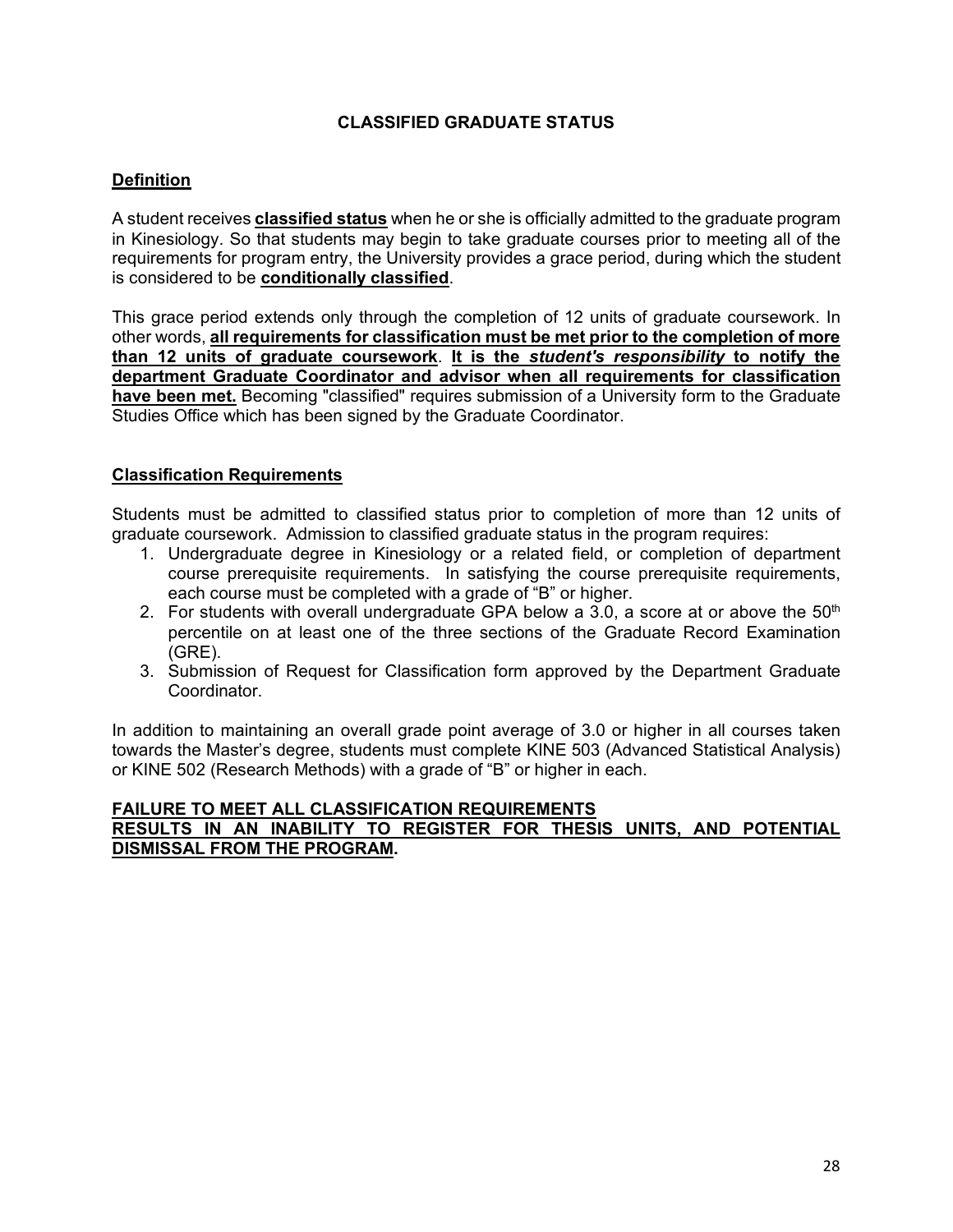# **MASTER'S DEGREE PROGRESS**

#### **Entering the Program**

(completed during the first semester)

|                                                                                             | Complete? |
|---------------------------------------------------------------------------------------------|-----------|
| 1. Receive admission to the University from the Office of Admissions and Records.           |           |
| 2. Receive classified or conditionally classified status from the department and be         |           |
| assigned to a Faculty Advisor (if applicable).                                              |           |
| 3. When conditions for classified status are met, notify the Graduate Coordinator to change |           |
| status. Only 12 units may be accumulated toward the degree prior to classification (if      |           |
| applicable).                                                                                |           |
| 4. Obtain appropriate human or vertebrate animal certifications.                            |           |

#### **Thesis Proposal**

(completed during second semester -- no later than the third semester).

| completed dailing cooping compoter the rater than the time compoter ji                |           |
|---------------------------------------------------------------------------------------|-----------|
|                                                                                       | Complete? |
| 1. Request that your Faculty Mentor serve as thesis advisor (Thesis advisor assumes   |           |
| thesis advising responsibilities.)                                                    |           |
| 2. With advisor's assistance, determine specific thesis topic.                        |           |
| 3. Constitute thesis committee (3 member minimum, including Thesis Advisor)           |           |
| 4. Develop proposal outline.                                                          |           |
| 5. Send out completed and approved proposal outline to committee members.             |           |
| 6. Based on feedback from Committee, develop narrative thesis proposal.               |           |
| 7. Schedule committee meeting for proposal defense.                                   |           |
| 8. Send out completed and approved proposal to committee members.                     |           |
| 9. Successfully defend thesis proposal.                                               |           |
| 10. Revise thesis proposal based on feedback during defense.                          |           |
| 11. As appropriate, submit proposed research to the Office of Graduate and Research   |           |
| Studies for Institutional Review Board approval, or Institutional Animal Care and Use |           |
| Committee approval.                                                                   |           |

## **Thesis**

(completed during year 2).

|                                                                                      | Complete? |
|--------------------------------------------------------------------------------------|-----------|
| 1. Collect and analyze data                                                          |           |
| 2. Complete first draft of thesis                                                    |           |
| 3. Submit first draft of thesis to Thesis Advisor                                    |           |
| 4. Revise thesis with Thesis Advisor                                                 |           |
| 5. Send out completed thesis to committee members.                                   |           |
| 6. Based on feedback from Committee, revise thesis.                                  |           |
| 7. Schedule thesis defense (see Office of Graduate Studies and Research for specific |           |
| deadlines).                                                                          |           |
| 8. Send out completed and approved thesis to committee members.                      |           |
| 9. Successfully defend thesis proposal.                                              |           |
| 10. Revise thesis proposal based on feedback during defense.                         |           |
| 12. Obtain committee signatures on thesis approval page and complete the CSUSM       |           |
| Graduate Studies signature process.                                                  |           |
| 13. Schedule appointment with Graduate Studies Office to obtain approval of thesis.  |           |
| (Check CSUSM catalog for deadline). Submit thesis online to Graduate Studies and     |           |
| Library.                                                                             |           |

\* Enrollment in KINE 698 is normally in blocks of 3 units and shall not exceed 6 units total. Students must take KINE 502/503 and complete thesis proposal prior to enrolling in KINE 698.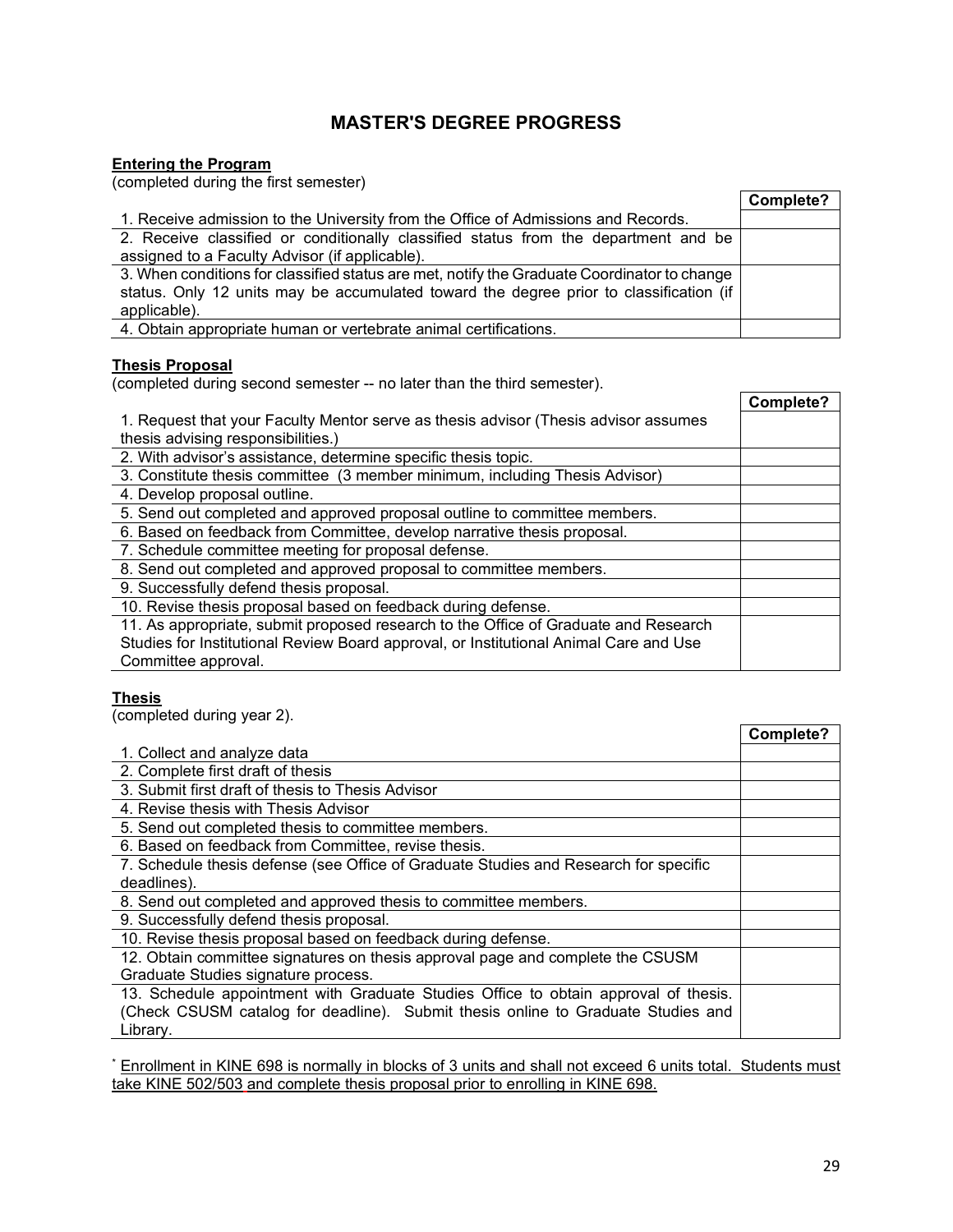THE California State University<br>SAN MARCOS **KINESIOLOGY** 

**DEPARTMENT** 

# *CSUSM KINESIOLOGY MASTERS PROGRAM*

## **SELECTION OF THESIS ADVISOR**

|                                                                                                                                                                                                                                | , agree to serve as Thesis Advisor for the MS |
|--------------------------------------------------------------------------------------------------------------------------------------------------------------------------------------------------------------------------------|-----------------------------------------------|
| program of the contract of the contract of the contract of the contract of the contract of the contract of the contract of the contract of the contract of the contract of the contract of the contract of the contract of the | $\bullet$                                     |
|                                                                                                                                                                                                                                |                                               |
|                                                                                                                                                                                                                                |                                               |
| <b>Signature</b>                                                                                                                                                                                                               | date                                          |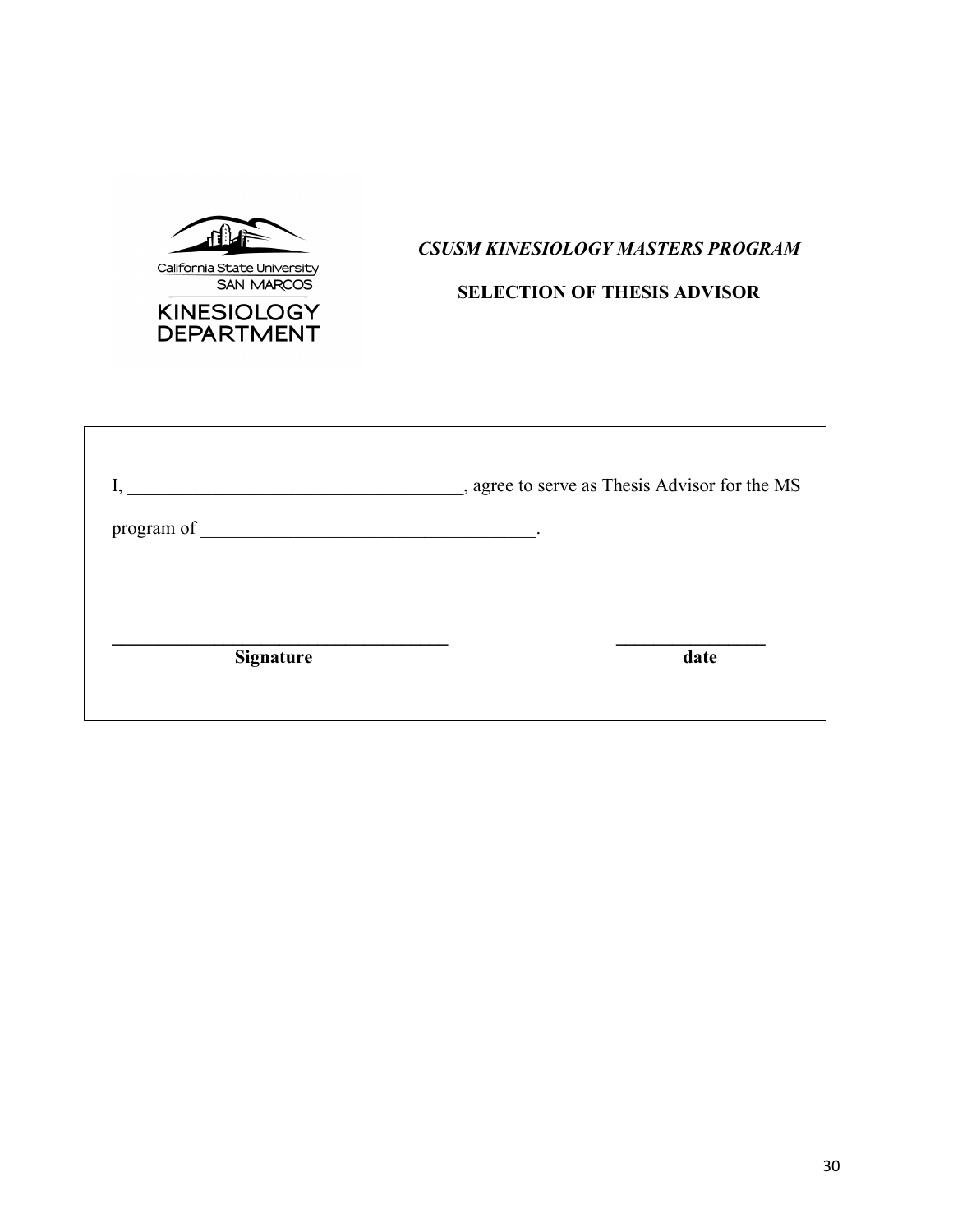

*CSUSM KINESIOLOGY MASTERS PROGRAM*

**THESIS COMMITTEE MEMBERSHIP**

**I** agree to serve as a thesis committee member for \_\_\_\_\_\_\_\_\_\_\_\_\_\_\_\_\_\_\_\_\_\_\_\_\_\_\_\_\_.

| <b>Committee Member Name</b> | <b>Signature</b> | <b>Date</b> |
|------------------------------|------------------|-------------|
|                              |                  |             |
|                              |                  |             |
|                              |                  |             |
|                              |                  |             |
|                              |                  |             |
|                              |                  |             |
|                              |                  |             |
| <b>Thesis Advisor:</b>       |                  |             |
|                              |                  |             |
|                              |                  |             |

**I agree to a thesis committee composed of the individuals listed above.**

**Student Signature \_\_\_\_\_\_\_\_\_\_\_\_\_\_\_\_\_\_\_\_\_\_\_\_\_\_\_\_\_\_\_\_\_\_\_\_**

**Print Name \_\_\_\_\_\_\_\_\_\_\_\_\_\_\_\_\_\_\_\_\_\_\_\_\_\_\_\_\_\_\_\_\_\_\_\_ Date \_\_\_\_\_\_\_\_\_\_\_\_\_\_\_\_**

 $\overline{\phantom{a}}$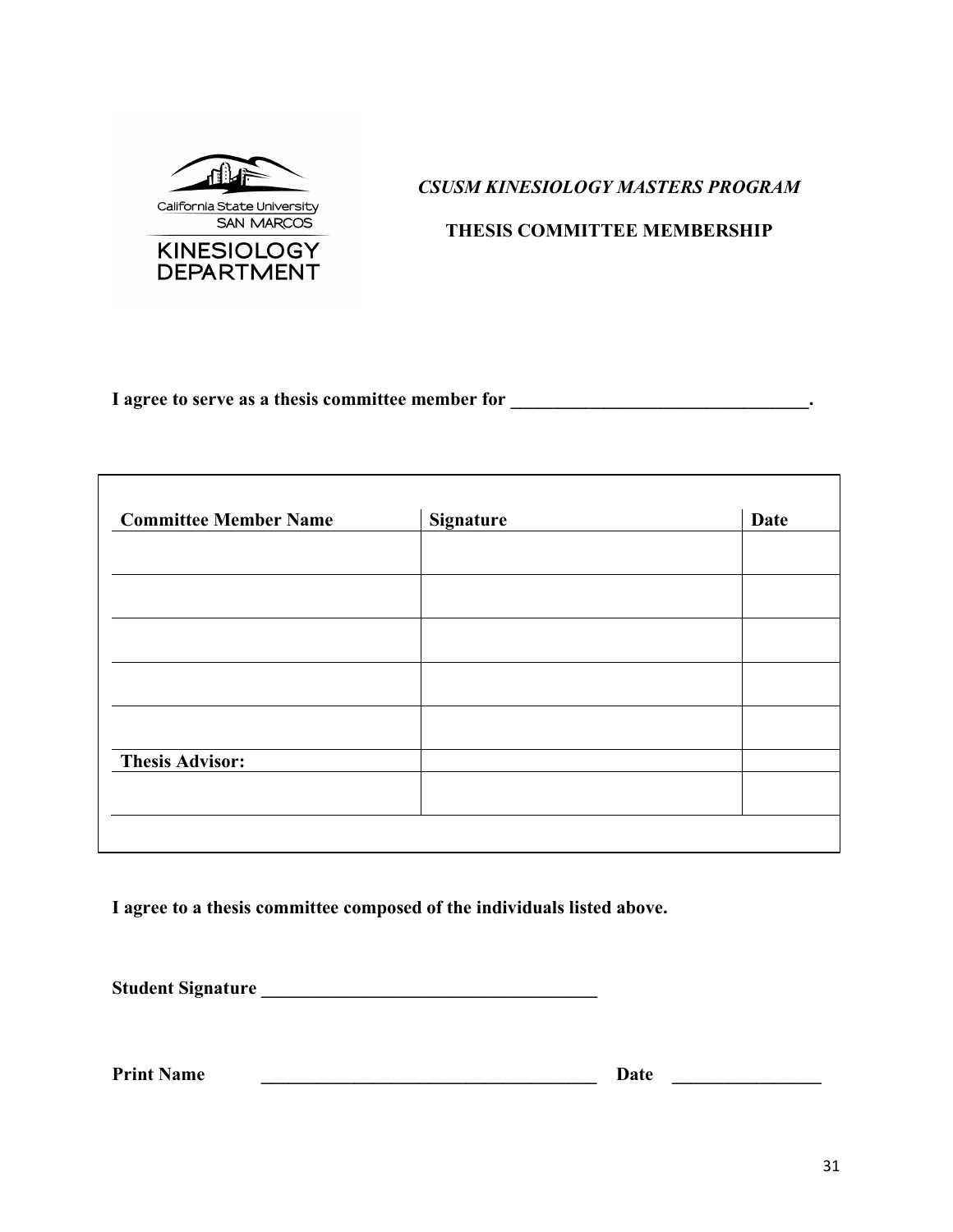

*Department of Kinesiology*

## **Master's Degree Advancement to Candidacy Form**

Student name The E-mail address

| ID number |  |
|-----------|--|
|-----------|--|

.

Telephone

A graduate student normally advances to candidacy after (1) the Graduate Coordinator approves the students' thesis committee, (2) the student prepares a written thesis proposal that is approved by the thesis committee and satisfies the Graduation Writing Assessment Requirement (GWAR), and (3) the student orally presents the approved proposal (no later than the beginning of the second year of full time study or after twelve (12) units of graduate coursework have been completed). The student must be in good standing with an overall graduate GPA of at least 3.0.

| <b>Graduation Writing Assessment (GWAR)</b> |                     |                      |                                         |                                                 |  |  |
|---------------------------------------------|---------------------|----------------------|-----------------------------------------|-------------------------------------------------|--|--|
|                                             | I. Style and Format | <b>II. Mechanics</b> | <b>III.</b> Content and<br>Organization | IV. Integration and<br><b>Critical Analysis</b> |  |  |
| SCORE:                                      |                     |                      |                                         |                                                 |  |  |

**The student indicated above has been approved to advance to candidacy in the Kinesiology graduate program.**

| Graduate Coordinator signature: | Date |      |
|---------------------------------|------|------|
| <b>Thesis Chair:</b>            |      |      |
| Print                           | Sign | Date |
| <b>Committee Member:</b>        |      |      |
| Print                           | Sign | Date |
| <b>Committee Member:</b>        |      |      |
| Print                           | Sign | Date |
| <b>Committee Member:</b>        |      |      |
| Print                           | Sign | Date |

Copies: (1) Kinesiology Program Office (2) CEHHS-Student Services, UH 221 (3) Student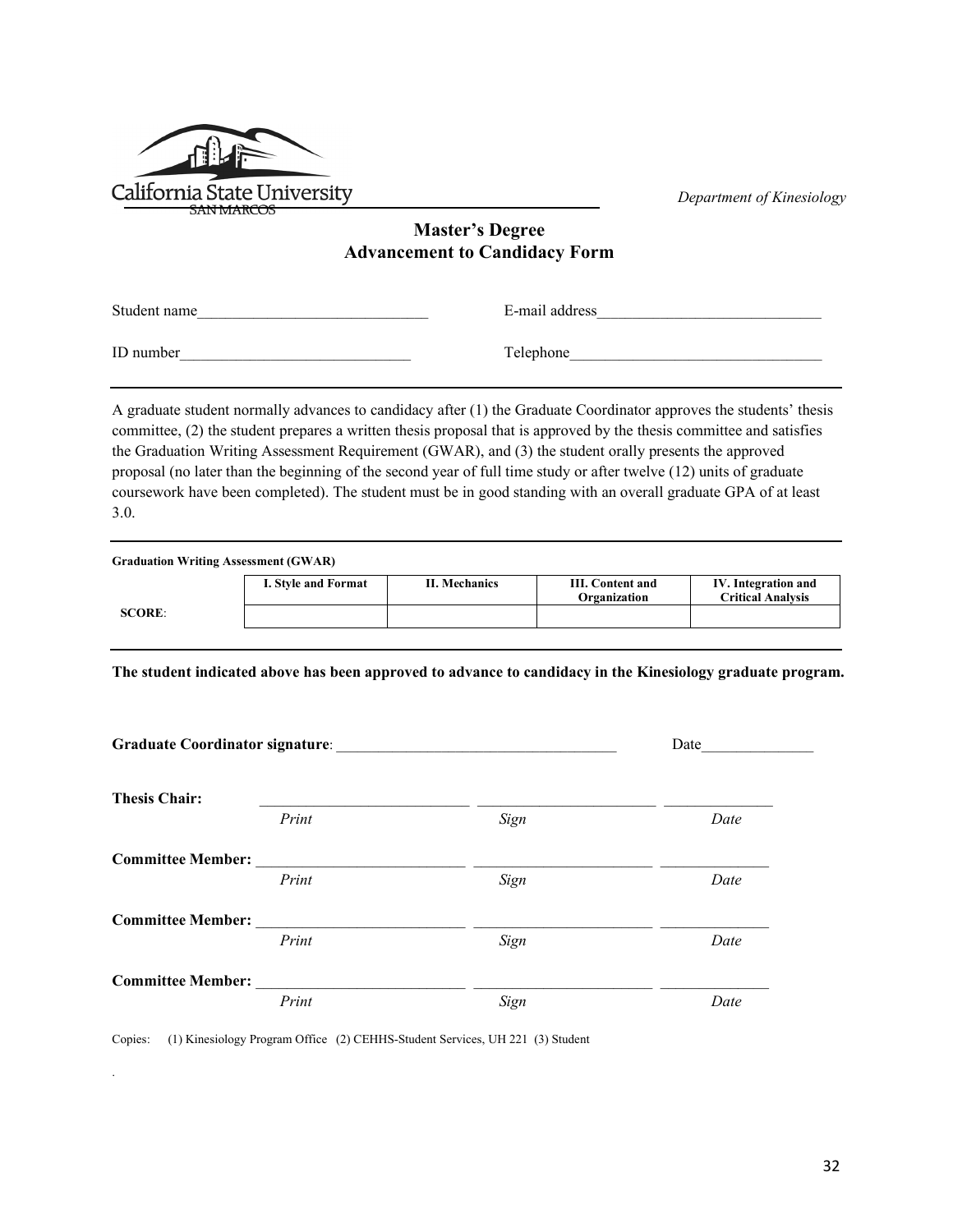

**Approved**

## *CSUSM KINESIOLOGY MASTERS PROGRAM*

## **THESIS APPROVAL FORM**

Date of Thesis Defense:<sup>[17]</sup>

**The Thesis Guidance Committee has reviewed the Thesis entitled:** 

**Written by:** \_\_\_\_\_\_\_\_\_\_\_\_\_\_\_\_\_\_\_\_\_\_\_\_\_\_\_\_\_\_\_\_\_\_\_\_\_\_\_\_\_\_\_\_\_\_\_

**The undersigned members of the Thesis Guidance Committee agree to the following recommendation(s):** 

**Approved with changes and/or additions (see comments below or attached)**



**Delayed Approval (see comments below or attached)**

 $\_$  , and the state of the state of the state of the state of the state of the state of the state of the state of the state of the state of the state of the state of the state of the state of the state of the state of the  $\_$  , and the set of the set of the set of the set of the set of the set of the set of the set of the set of the set of the set of the set of the set of the set of the set of the set of the set of the set of the set of th

**Comments:** 

Changes and/or additions to be submitted by (date or  $N/A$ ):

| <b>Thesis Chair:</b>     |      |      |
|--------------------------|------|------|
| Print                    | Sign | Date |
| <b>Committee Member:</b> |      |      |
| Print                    | Sign | Date |
| <b>Committee Member:</b> |      |      |
| Print                    | Sign | Date |
| <b>Committee Member:</b> |      |      |
| Print                    | Sign | Date |
|                          |      |      |

#### **AFTER THE FINAL DEFENSE:**

#### **All required revisions have been made.**

| <b>Thesis Chair:</b> |       |      |      |
|----------------------|-------|------|------|
|                      | Print | Sign | Date |
| Graduate             |       |      |      |
| Coordinator:         |       |      |      |
|                      | Print | Sign | Date |
| Department           |       |      |      |
| Chair:               |       |      |      |
|                      | Print | Sign | Date |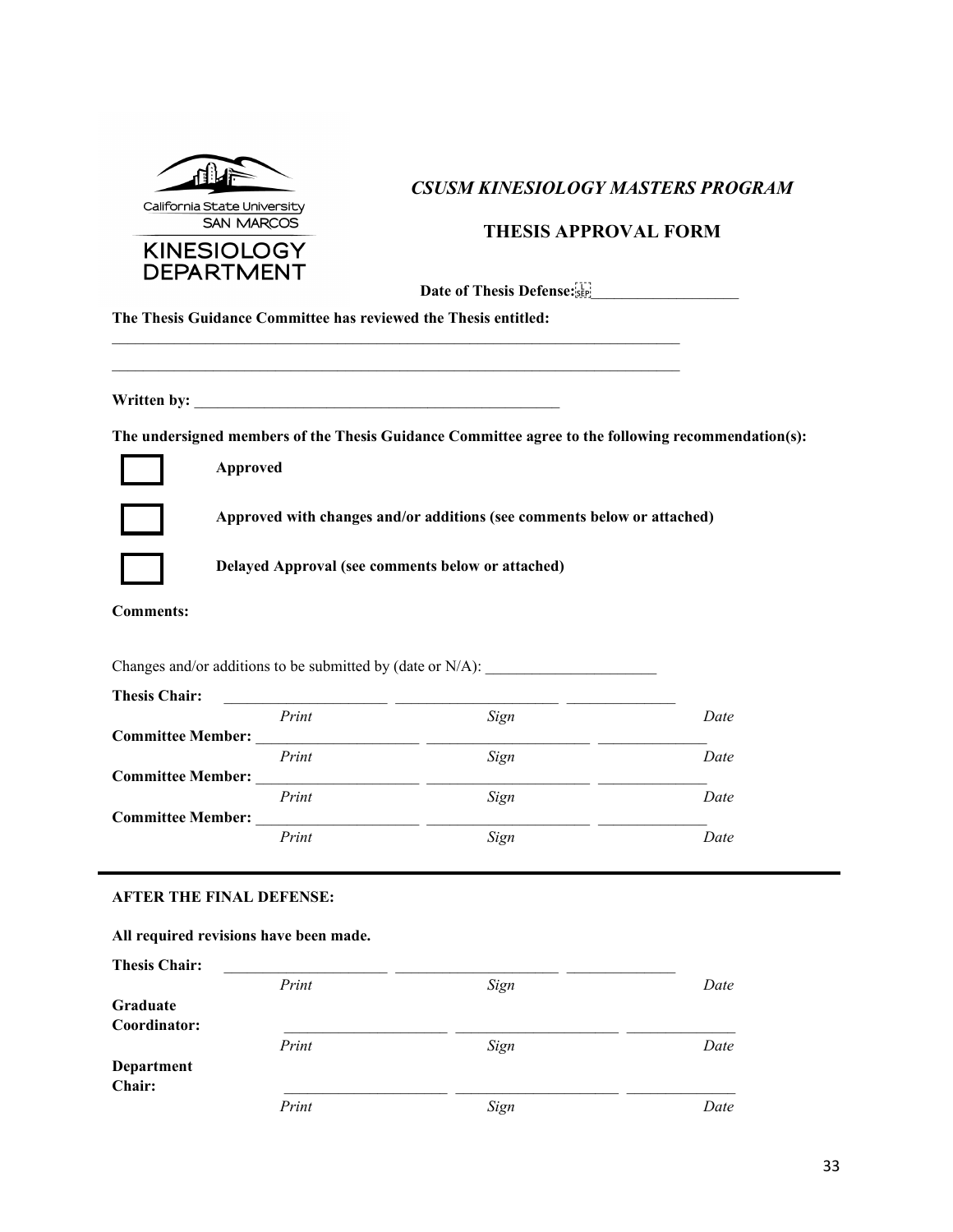

*CSUSM KINESIOLOGY MASTERS PROGRAM*

## **FORMAT GUIDELINES FOR THE THESIS**

### **Signature Page**

The first page after the extra blank page of the thesis is the Signature Page. This page also functions as the title page of the thesis.

## **Thesis Abstract**

Abstracts must be double-spaced and are limited to a single page with margins as described below. This page bears the heading "Thesis Abstract."

## **Margins**

The following (minimum) margins must be used throughout the manuscript:

Left margin: 1.5" Right margin: 1.25" Top margin:

- Page numbers: 1" FROM TOP-RIGHT CORNER
- Text: 1.25" minimum, 1.5" maximum Bottom margin: 1.25" minimum, 1.5" maximum.

Every effort should be made to use a reduced version (copy reduction) of oversized material. Letters and numbers, however, must be legible. Some material may fit within the required oversized margins by turning the material 90 degrees.

Material that cannot fit feasibly within regular or oversized margin requirements may be placed on 11" x 17" paper. Page numbers must be placed in the upper right corner in the same position as the rest of the text. These pages are NOT to be folded prior to submittal. The bindery will fold them as appropriate.

### **Style and Fonts**

Recognizing that there are variations of acceptable styles and fonts used by different academic disciplines, the University allows discretion in the use of styles and fonts according to the professional standards of the discipline. Master's candidates must check with their thesis chairs or their graduate program directors/coordinators for further information regarding thesis formatting and the citing of sources.

### **THESIS REVIEW AND SUBMISSION**

After a successful thesis defense, the student must prepare two official copies of the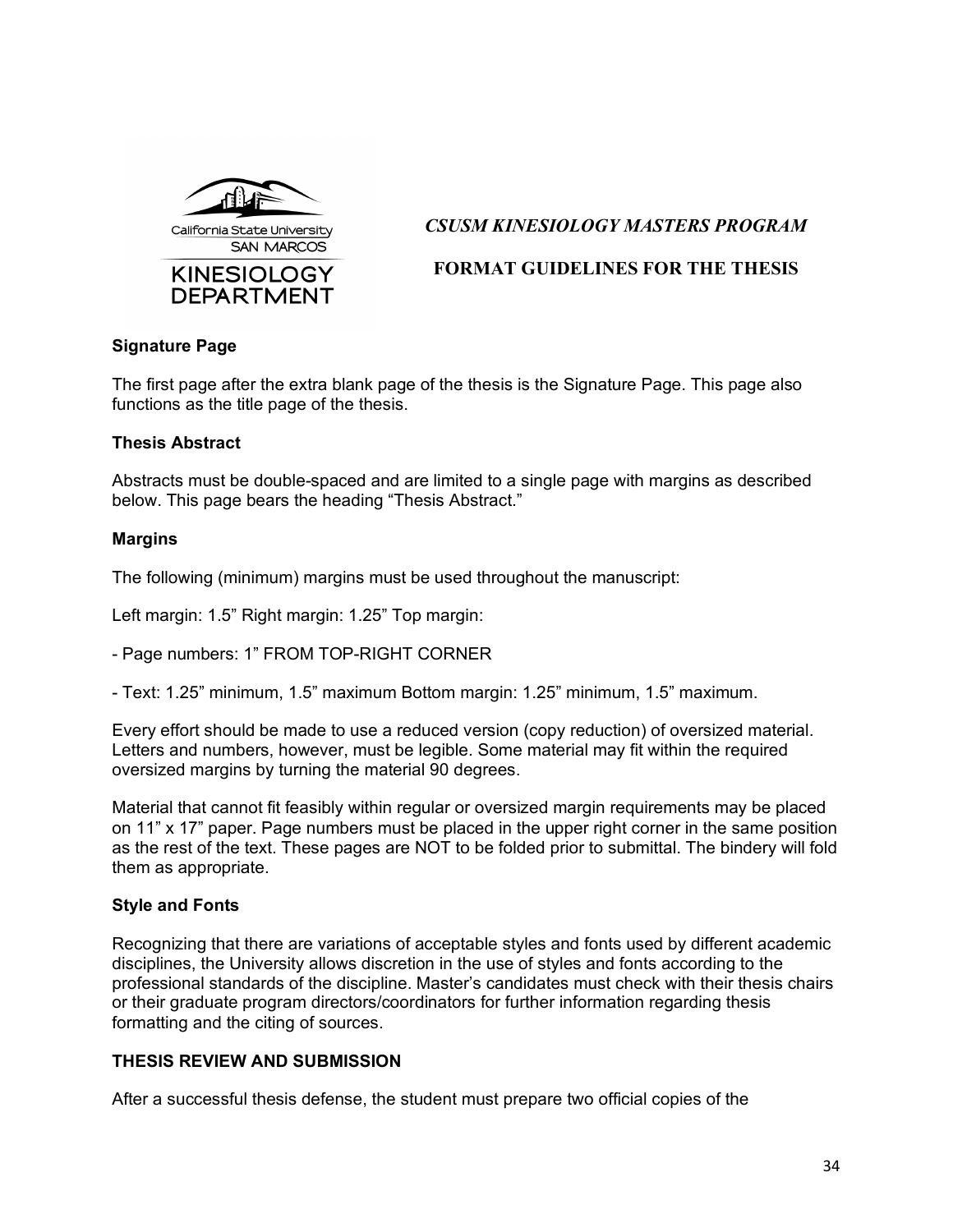manuscript. The student should check with the library to make certain that the paper has the correct size, weight and cotton content, and that the printing process produces sufficiently clean copy. To do this, the student must make an appointment with either the Collections Librarian or the Lead Library Assistant in Library Acquisitions. Either person will pre-review the thesis to ensure that it meets the standards as described above. Other library staff will not be able to conduct this pre-review.

- 1. The student obtains signatures of the thesis committee on the signature page of each official copy of the thesis.
- 2. The thesis committee chair and the graduate program director/coordinator sign the Master's Thesis Certification Form.
- 3. The student makes an appointment with either the Collections Librarian or the Lead Library Assistant in Library Acquisitions—and is notified of the fee, and method of payment. **Fight**
- 4. The student brings to this appointment the two official copies of the thesis (with signature pages completed), the Master's Thesis Certification Form (signed by the thesis committee chair and the graduate program director/coordinator), and the binding fee. If the thesis is acceptable and the student has the binding fee, the Librarian will take the two copies of the thesis, the binding fee and the Master's Thesis Certification Form. A copy of the Master's Thesis Certification Form (with the Librarian's signature) is given to the student as a receipt, certifying that the Library has accepted the submission of the thesis. SEP.
- 5. The Library sends the Master's Thesis Certification Form to the Office of Registration and Records who will, in turn, notify the chair of the thesis committee, the director/coordinator of the graduate program, and the Office of Graduate Studies that the student has completed all thesis requirements.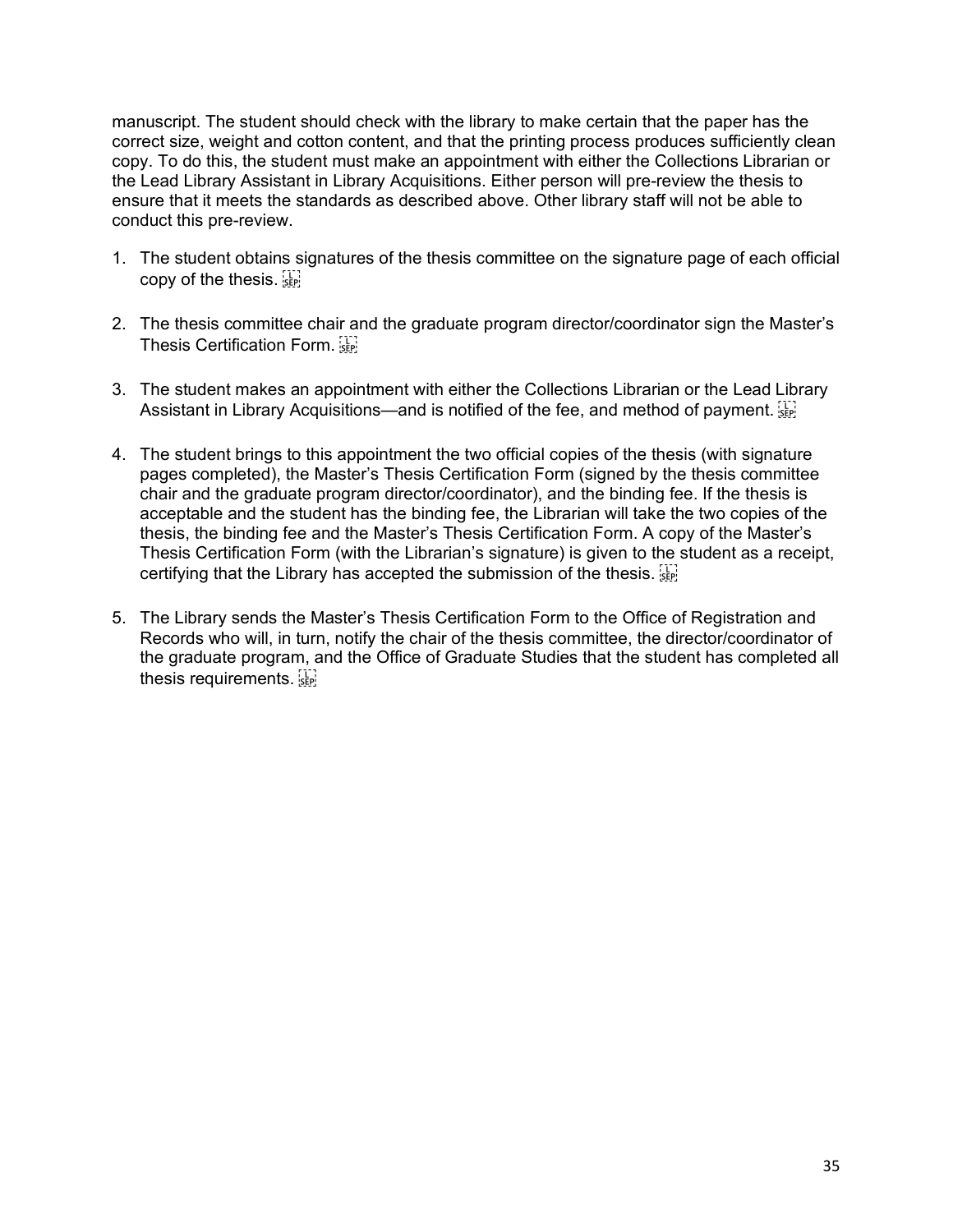#### **GRADUATE COMMITTEE**

#### **Purpose**

The purpose of the department Graduate Committee is to govern policies and procedures of the graduate program and to serve as the first line of approval for all changes in graduate curriculum.

#### **Committee Structure**

The committee shall consist of the department Graduate Coordinator, who shall serve as committee chair, and all faculty actively engaged in graduate-level teaching and/or thesis supervision. The Department Chair shall serve as an *ex officio* member of the committee.

#### **Responsibilities**

- 1. Develop and implement strategies for maintaining and improving the quality of the graduate program.
- 2. Set departmental policies for graduate student admission and retention.
- 3. Approve all proposed changes or modifications of existing policy pertaining to graduate students.
- 4. Promote quality control of theses.
- 5. Screen and make recommendations for the selection of Graduate Assistants.
- 6. Assist the Graduate Coordinator with preparations for external reviews of the graduate program.
- 7. Serve as consultants to the Graduate Coordinator regarding processing and retention of graduate students when circumstances are atypical.
- 8. Periodically review the graduate level course offerings.
- 9. Develop strategies to promote scholarship among graduate students.
- 10. Review scheduling procedures for graduate courses and make recommendations to the department scheduling coordinator.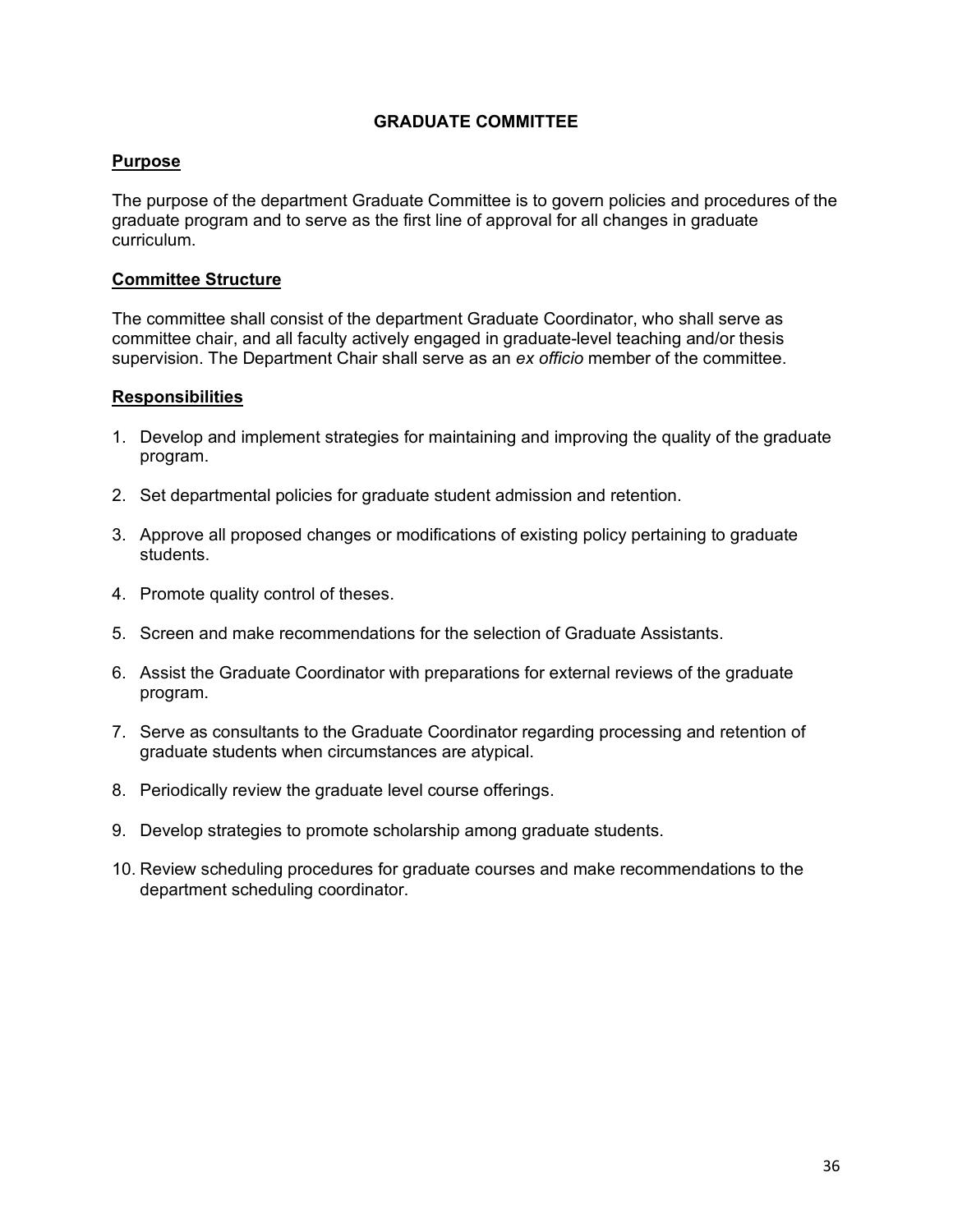## **GRADUATE COORDINATOR**

## **Appointment**

The department Graduate Coordinator is appointed by the Department Chair to direct and oversee the department's Graduate Program.

### **Responsibilities**

- 1. Coordinates all graduate course scheduling.
- 2. Assists with preliminary advising for students entering the Master's Program.
- 3. Assists with advising graduate students on appropriate procedures for filing required University paperwork and running Degree Progress Reports.
- 4. Assists with responding to written and telephone inquiries regarding the Graduate Program.
- 5. Coordinates the implementation of department and University policies related to graduate education.
- 6. Serves as department liaison to the school and University on issues related to the graduate program.
- 7. Serves as chair of the department Graduate Committee.
- 8. Assumes the primary responsibility for compilation of graduate program review materials.
- 9. Assumes the primary responsibility for updating graduate program literature and advertising materials and for their appropriate distribution to students and others.
- 10. Makes recommendations to the chair on all Teaching Assistant appointments in consultation with the Graduate Committee.
- 11. Maintains all appropriate records on graduate students.